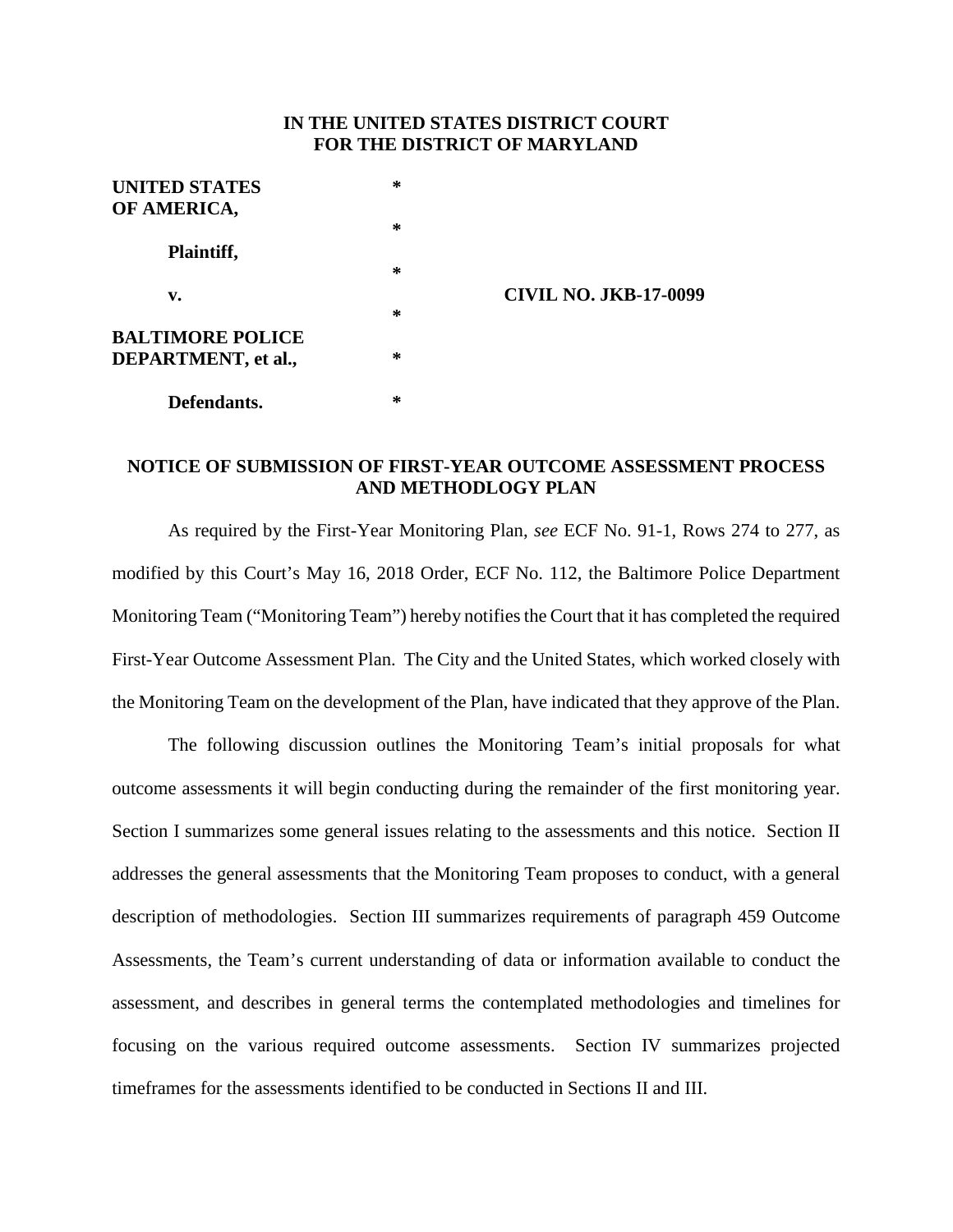# **I. GENERAL DISCUSSION OF THE ROLE OF ASSESSMENTS AND THE ROLE OF THIS NOTICE**

The Monitoring Team addresses several overriding issues, cutting across much of the discussion of specific assessments below, at the outset. First, the activities outlined in this memorandum are not the sole or exclusive ways that the Monitoring Team will be gauging BPD's progress. The Monitoring Plan, previously approved by the Court, outlines the many mechanisms by which the Team is providing real-time feedback and technical assistance.

Second, for the various assessments described below – both general assessments and outcome assessments – BPD's baseline performance will be evaluated in light of Consent Decree requirements that the Parties and Monitoring Team know have not yet been implemented and are not part of the First-Year Plan. In the assessments conducted in the remainder of this first year of monitoring, no stakeholder expects that the Department's performance will be where it needs to be under the Decree. The purpose is to identify starting points and a snapshot of where the Department currently is, before or as work begins in earnest on implementing the specific reforms that the Decree requires.

Third, for all assessments outlined below, where the Monitoring Team refers to taking samples; randomly selecting cases, incidents, records, or files; or performing qualitative reviews, the Monitoring Team will work with the Parties to determine processes for sampling and mechanisms for conducting those reviews.

Fourth, the general descriptions of methodologies outlined before are, by design, not exhaustive. As the discussion and schedule provided below indicate, the Monitoring Plan will collaborate with the Parties and BPD in each individual area to determine, and memorialize, a more specific and sufficiently comprehensive methodology. The methods outlined in this notice are subject to change and revision in light of those discussions, as well as updates to policy,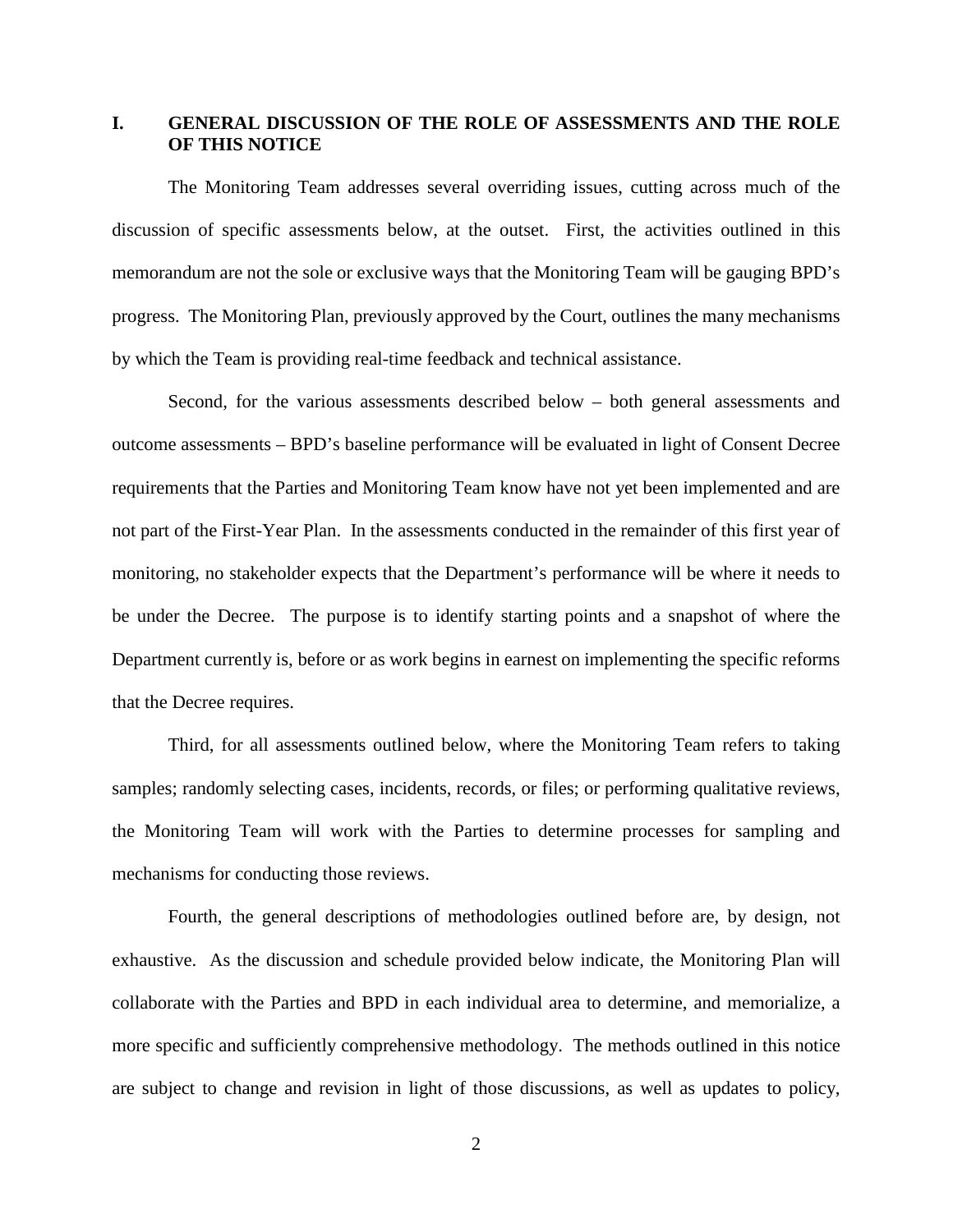training, and new technology. This document aims to provide a preliminary overview of a "methodology," but no discussion is intended to be a finalized, comprehensive methodology.

Finally, the projected timetable summarized in Section IV aims to provide concrete milestones and benchmarks for the Parties and Monitoring Team while ensuring the flexibility that all stakeholders need as it works to establish important protocols and methodologies that will be used to gauge progress across the lifespan of the Decree. A structured but dynamic timetable also permits the Team and Parties to delve much more deeply into matters pertaining to data availability, quality, and utility and make final determinations – based on much more detailed information – about the ability to conduct various assessments at the appropriate juncture. The Monitoring Team and Parties are mindful both of the need to provide the Court and public with a clear overview about where BPD is starting from as Consent Decree implementation begins and, at the same time, ensuring sufficient time and capacity to conduct the host of forward-looking policy, training, and implementation tasks that the remainder of the First-Year Monitoring Plan requires.

## **II. GENERAL ASSESSMENTS**

Paragraph 454 requires the Monitor to conduct Compliance Reviews. The purposes of these reviews is "to determine compliance with the Material Requirements of this Agreement" – that is, to identify whether, across the Decree's substantive paragraphs, BPD has effectively implemented various requirements across time, officers, cases, or incidents. Whereas Outcome Assessments are conducted to determine "whether BPD's revised practices and procedures are achieving the purposes of this Agreement and are having an overall beneficial effect on policing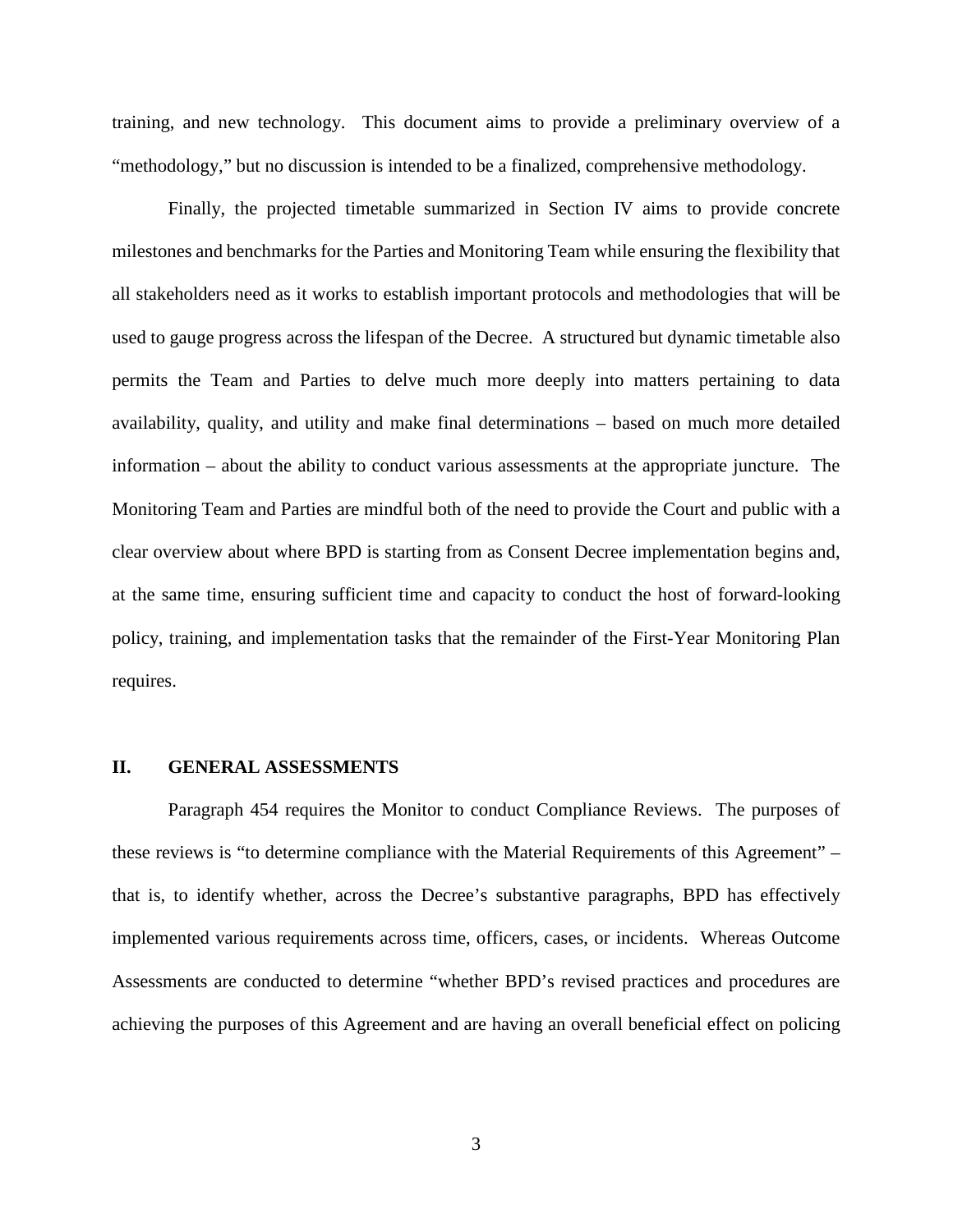in Baltimore," ¶ 454, Compliance Reviews evaluate whether BPD has in fact fully implemented

the required practices and procedures.

In the Monitoring Team's memorandum to the Court regarding the Monitoring Plan, it

described the differences and similarities between Outcome Assessments and Compliance

Reviews:

For each "deliverable" BPD must achieve under the Plan, the Monitoring Team will conduct a *compliance review* to determine whether it satisfies the requirements of the Consent Decree. In these reviews, the Monitoring Team will evaluate whether BPD and the City are, in fact, doing what is required under the Consent Decree. For instance, the Monitoring Team will review whether proposed policies on use of force, search and seizure, and officer misconduct investigations adhere to the letter and spirit of the Consent Decree.

The general focus on policies and training development in the first year does not mean that the Monitoring Team will not examine the conduct of BPD officers on the street, or determine how to measure whether BPD is making tangible improvements in its performance, which is the ultimate goal of the Consent Decree. As explained above, the Monitoring Team will conduct preliminary assessments of BPD performance in certain key areas stops/searches/arrests and impartial policing; use of force; and misconduct investigations. Also, as the Plan indicates, the Monitoring Team will work with BPD and DOJ, as the Consent Decree requires, to develop methodologies for determining whether BPD officers are engaged in constitutional policing and whether BPD, including its internal accountability mechanisms and data collection systems, are functioning in a way that promotes that goal. These *outcome assessments* are qualitative and/or quantitative assessments designed to measure whether the reforms BPD makes actually result in safe, effective, and constitutional policing . . . .

The Consent Decree requires that the Monitoring Plan specifically address when and what Compliance Reviews will be conducted. The Court-approved Monitoring Plan for the first year left determinations of Compliance Reviews to the present collaboration period.

For the first year, the Monitoring Team proposes to conduct four major Compliance Reviews in the areas of use of force; stops, searches, and arrests; misconduct investigations; and sexual assault. In each area, we are conducting the reviews for baseline purposes, not because we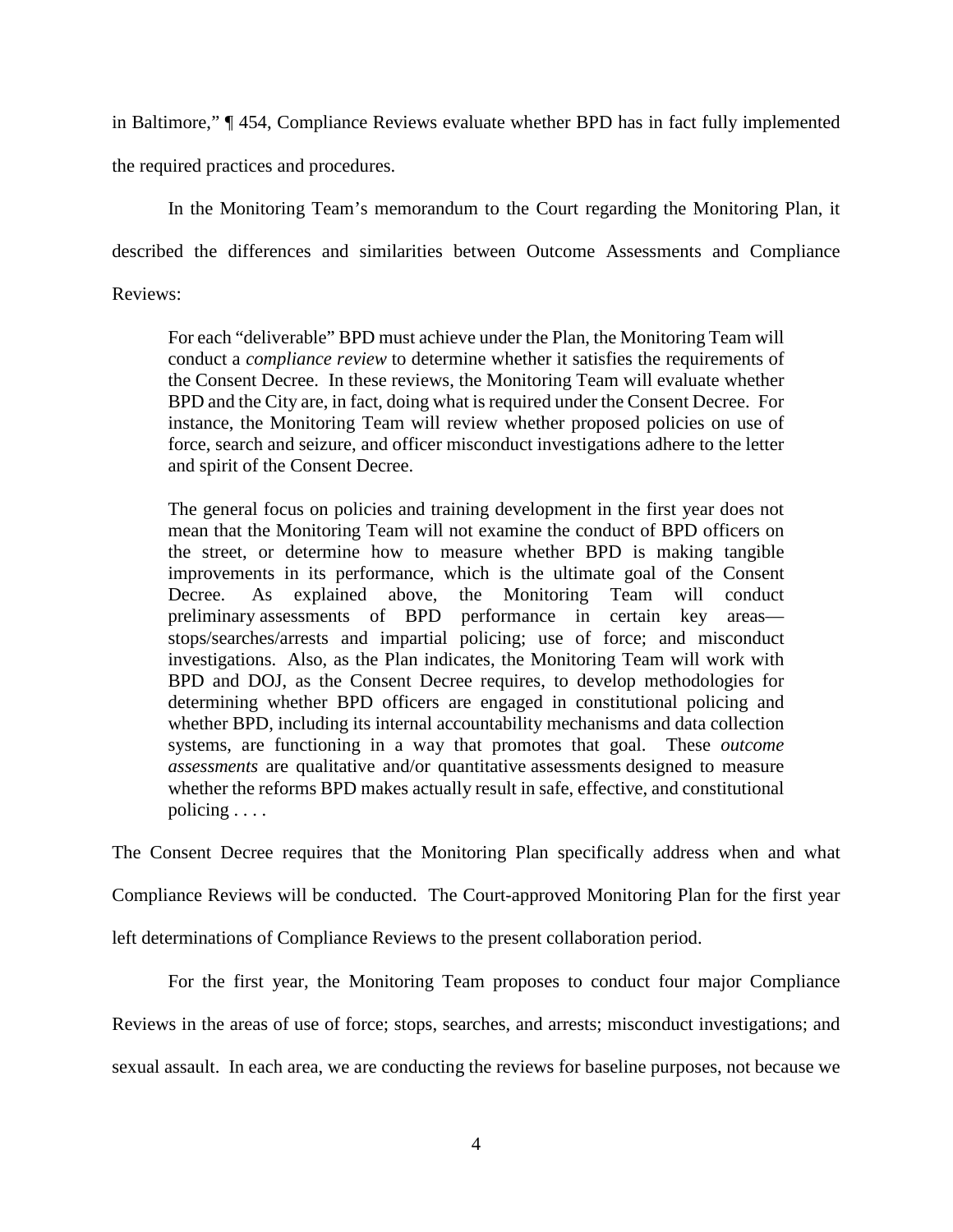expect the Department to be fully in compliance with Consent Decree requirements. That is, the inquiries will serve as a benchmark for comparing future progress and compliance down the road, when policies and procedures are firmly in place and BPD has provided training on them. The assessments discussed below reflect where the City and BPD are starting. They will not be used by the Monitoring Team as definitive evidence of compliance or the lack of compliance. In this way, the initial round of Compliance Reviews can best be considered as an initial diagnostic.

## **A. Use of Force**

The first Compliance Review is a qualitative review of use of force investigations. This review will focus on two primary areas: (1) involved officer use of force, and (2) the use of force investigation. Therefore, each case will be analyzed both to make determinations about the performance of involved officers when using force and about the quality and integrity of the subsequent use of force investigation.

The methodology that the Monitoring Team will develop is consistent with accepted best practices for evaluating use of force reports and investigations employed to evaluate use of force reports and investigations in other jurisdictions.<sup>[1](#page-4-0)</sup> "[U]sing methods that gather and represent

 $\overline{\phantom{a}}$ 

<span id="page-4-0"></span><sup>&</sup>lt;sup>1</sup> See, e.g., Denise Rodriguez King, et al., Community Oriented Policing Services (COPS) Office, U.S. Department of Justice, *Collaborative Reform Model: A Review of Use of Force Policies, Processes, and Practices in the Spokane Police Department* (2014) at 9, 12 (describing random sampling of use of force reports for analysis "using a 95 percent confidence level and a confidence interval of 5 percent"); George Fachner & Steven Carter, *Collaborative Reform Initiative: An Assessment of Deadly Force in the Philadelphia Police Department*, Community Oriented Policing Services (COPS) Office, U.S. Department of Justice (2015) at 16 (describing "investigative quality evaluation" of officer-involved shootings of "randomly selected . . . case files" using a survey instrument "of 'yes/no' and Likert scale (1–5 items)" evaluated by "expert, experienced investigators"); U.S. Department of Justice, Letter to Mayor Richard J. Berry re: Albuquerque Police Department (Apr. 10, 2014) at 3 ("review[ing] a random sample of the department's use of force reports completed by officers and supervisors").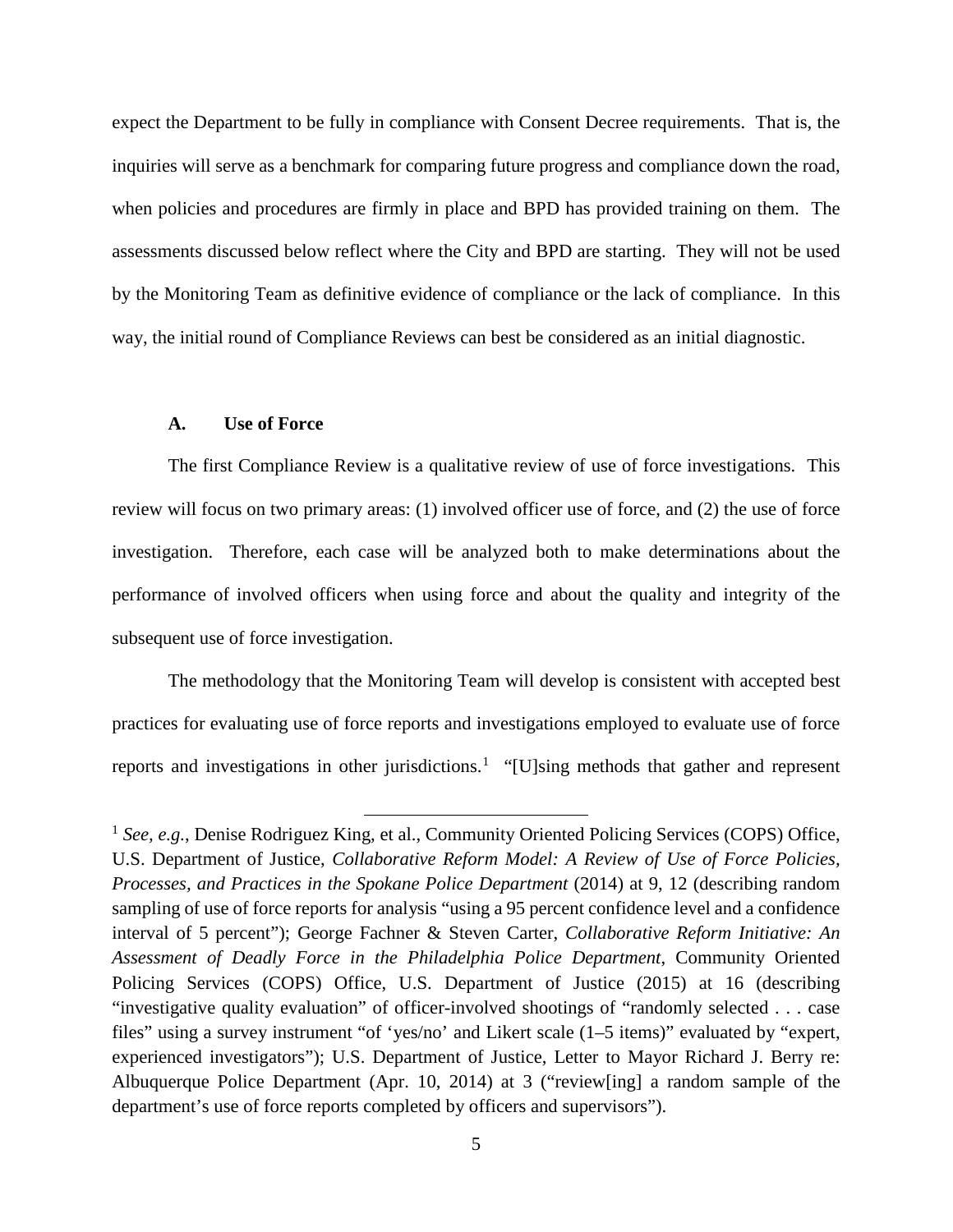human phenomena with numbers (such as standardized questionnaires and structured observation protocols) . . . are classic instances of mixing data gathering and analysis techniques" that are widely used by contemporary social scientists.<sup>[2](#page-5-0)</sup> The use of this approach will allow the Monitoring Team to identify the size or scope of trends over time as BPD and the City make progress toward compliance.

The population of cases to be reviewed will include all reported use of force incidents that occurred during a defined time period, to be developed in consultation with BPD, the City, and DOJ and for which any required force investigation had been completed as of a designated, certain date. For purposes of the study, "cases" or "incidents" refer to investigations of applied force in a given encounter or instance. It does not refer to individual applications of force within those instances. Accordingly, one force "case" or "incident" may involve multiple types or applications of force.

After identifying the universe of force incidents during the selected time period, the Monitoring Team will randomly select a subset of force incidents large enough to ensure, within generally accepted levels of confidence within social science, that the subset was unbiased and representative of the whole set of force incidents.<sup>[3](#page-5-1)</sup> This "random-sampling approach is the best way to ensure that the selected sample represents the population" of all use of force reports and investigations that occurred during the studied period "and that the findings in the sample" of reviewed cases "can be generalized to the population" of all of the force cases "from which the

l

<span id="page-5-0"></span><sup>&</sup>lt;sup>2</sup> Jennifer C. Greene, et al, "Combining Qualitative and Quantitative Methods in Social Inquiry," *in Research Methods in the Social Sciences*, Bridget Somekh & Cathy Lewins (eds.) 274, 274 (2005).

<span id="page-5-1"></span><sup>3</sup> *See* Michael S. Lewis-Beck, et al, 3 *SAGE Encyclopedia of Social Science Research Methods* 985 (2004); *see also id.* at 986 ("Simple random sampling is often practical for a population of business records . . . . ").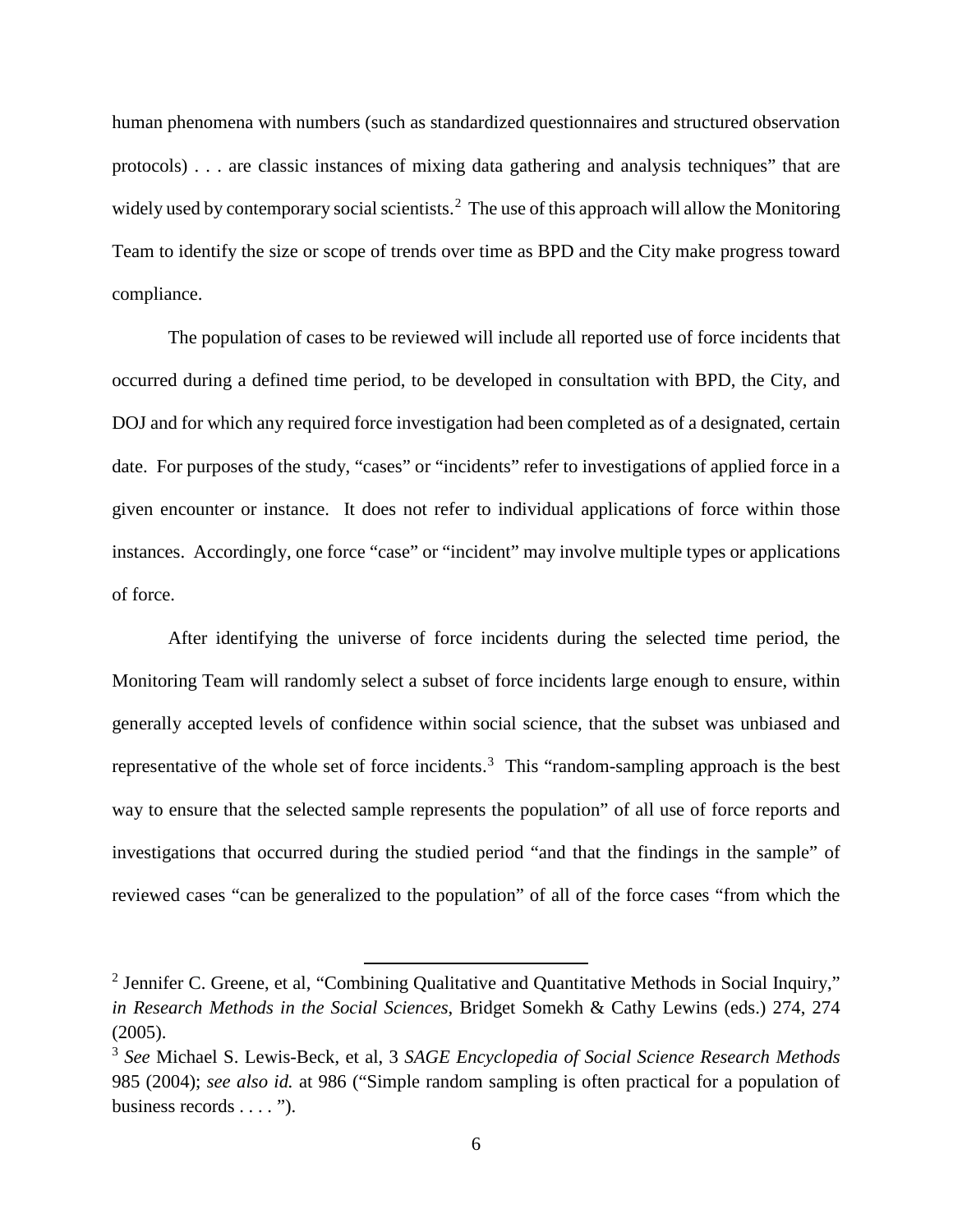sample was obtained."<sup>[4](#page-6-0)</sup> Given the comparatively low frequency of Level 3 or equivalent force, it is likely that the sampling scheme will need to ensure that most, if not all, serious uses of force are included in the sample. There may also be other types of force, subject characteristics, or the like that would require either that we stratify the sample – that is, ensuring statistical significance in each of the various buckets that we want to focus on rather than only at the broad universe of force cases – or so-called over-sampling – where more cases are selected among a certain group so that statistical conclusions can be made about that group and the "overage" is accounted for via statistical weighting so that the "overage" does not unfairly skew the results. The Monitoring Team will present specific sampling proposals during the timeline outlined below based on the real numbers of incidents during an identified time period. The sampling proposals will be accompanied by priori statistical power analyses to specify the amount of uncertainty associated with estimates based on the respective samples.

We currently contemplate that six current members of the Monitoring Team, to be identified and assigned at a future time, will review force cases in total. Each individual case will be initially assigned to two members for independent review. Reviewers will review all materials within the investigative file – including written material, video and audio material, and other images.

Reviewers will use a structured, qualitative review instrument. Some elements will include more audit-like functions, asking whether something did or did not occur per a Consent Decree

 $\overline{\phantom{a}}$ 

<span id="page-6-0"></span><sup>4</sup> Lemuel A. Moye, *Statistical Reasoning in Medicine: The Intuitive P-Value Primer* 30 (2006); Timothy C. Urdan, *Statistics in Plain English* 48 (2001) ("[W]hen we do inferential statistics, we want to know something that we observe in a sample represents an actual phenomenon in the population.")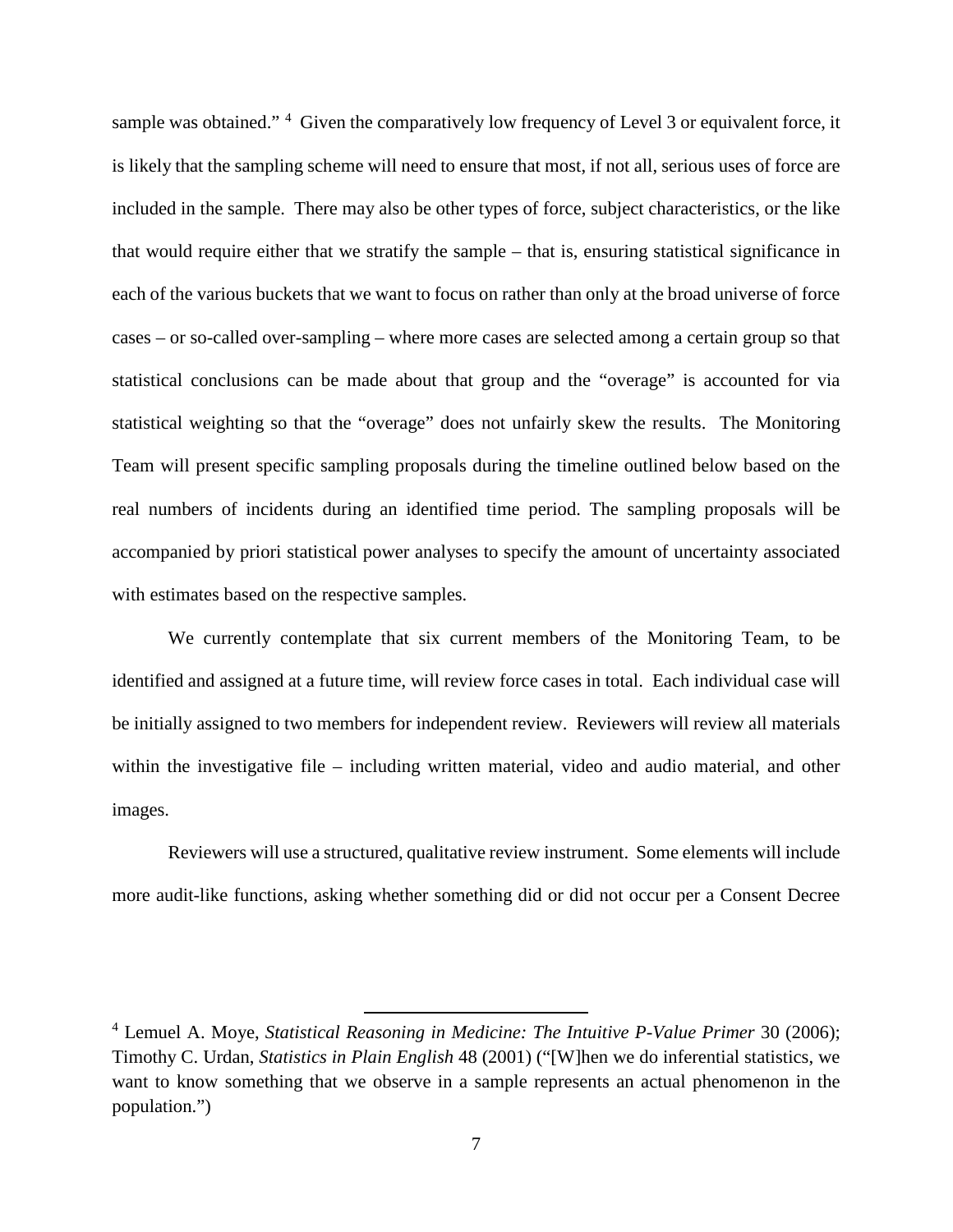requirement. Elements with audit-like functions will have their inter-rater reliabilities assessed. [5](#page-7-0) Other elements will include more qualitative or general determinations. Where these broader determinations are required, the Monitoring Team will apply the appropriate standards. For instance, reviewers will make determinations as to whether force in a given incident was reasonable, necessary, and proportional. On the quality of force investigations, they will consider whether, under the totality of the circumstances, the investigation provided sufficiently objective, fair, thorough, and complete information about the force incident to allow a subsequent BPD supervisor to fairly and systematically apply the Consent-Decree-required BPD policy with respect to the officer's performance. The reviewers will also consider whether the supervisor in fact performed a sufficiently adequate review of the force incident. The review instrument itself will be electronically-based.

Results will be aggregated and presented in a report to the Parties for review and comment and, then, to the Court.

### **B. Stops, Searches, and Arrests**

The second Compliance Review will focus on stops, searches, and arrests. Here, subsequent conversations with the Parties during the time period discussed below will be required to determine the appropriate universe of stops – specifically, whether it should include those incidents where there are stop receipts in RMS, incident reports more generally, or some blend of the two approaches. BPD indicates that there currently is a backlog of completed stop receipts awaiting entry, but those receipts are indeed filed by district and date before entry. It notes that

l

<span id="page-7-0"></span><sup>&</sup>lt;sup>5</sup> Pairs of raters will independently code the same items from a subsample of records, and agreement will be assessed.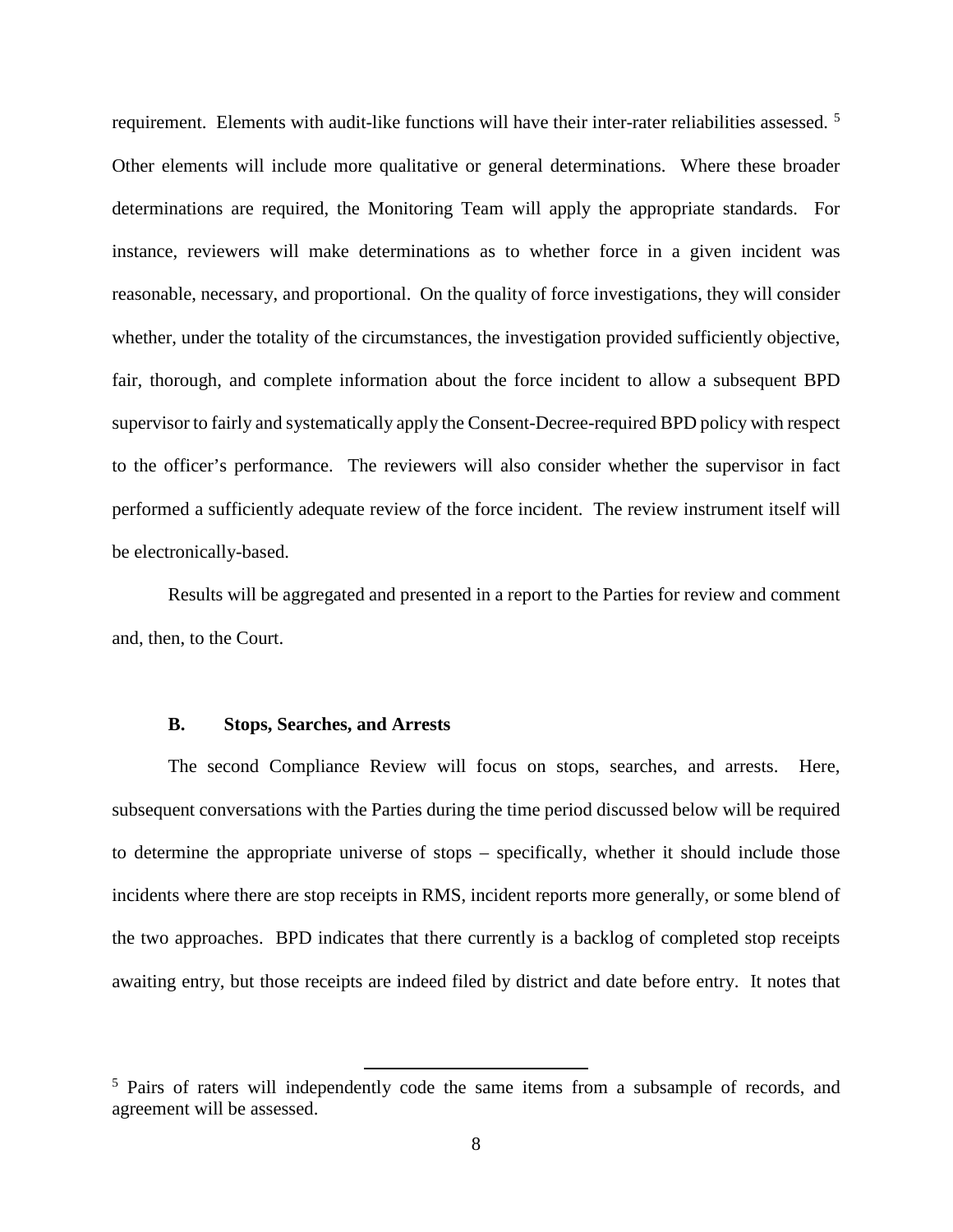there is no such backlog of Part I crimes in RMS. Our preliminary thoughts are that focusing solely on stop receipts in RMS would be more efficient and effective – although the limitations, outlined in Section II above, would need to be explained early and often to the Court and public. An area for discussion with the Parties is whether a separate population, focusing just on arrests (whether or not preceded by a stop), is necessary for purposes of paragraphs 60 through 66.

The Team's general sampling approach and quantitative review process would apply in the area of stops. Because stops occur with greater regularity than use of force, the Monitoring Team will need to review many more stops to make sound conclusions. Approximately half of all sampled stops will be reviewed independently by two of several total Monitoring Team reviewers in order to compute an inter-rater reliability statistic such as Kappa. If that statistic suggests substantial inter-rater agreement on the reviewed case features, the remainder of stops may be reviewed by a single reviewer.<sup>[6](#page-8-0)</sup> If determinations are deviating significantly, stops will be reviewed by two reviewers each.

Reviewers will use a qualitative, structured review instrument, to be discussed with the Parties, keyed to Consent Decree requirements in the area of stops, searches, and arrests.

## **C. Misconduct Investigations**

l

The third Compliance Review area will focus on misconduct investigations conducted by OPR. In the same way as with the other qualitative reviews, we will identify a universe of misconduct investigations for a defined time period, take a sample, and use a qualitative review mechanism. Four Monitoring Team Reviewers will evaluate misconduct investigations.

<span id="page-8-0"></span><sup>&</sup>lt;sup>6</sup> Inter rater reliability statistics like Kappa have suggested guidelines for what amounts to substantial inter-rater agreement. Landis, J. R., & Koch, G. G. (1977). The Measurement of Observer Agreement for Categorical Data. *Biometrics, 33*(1), 159-174.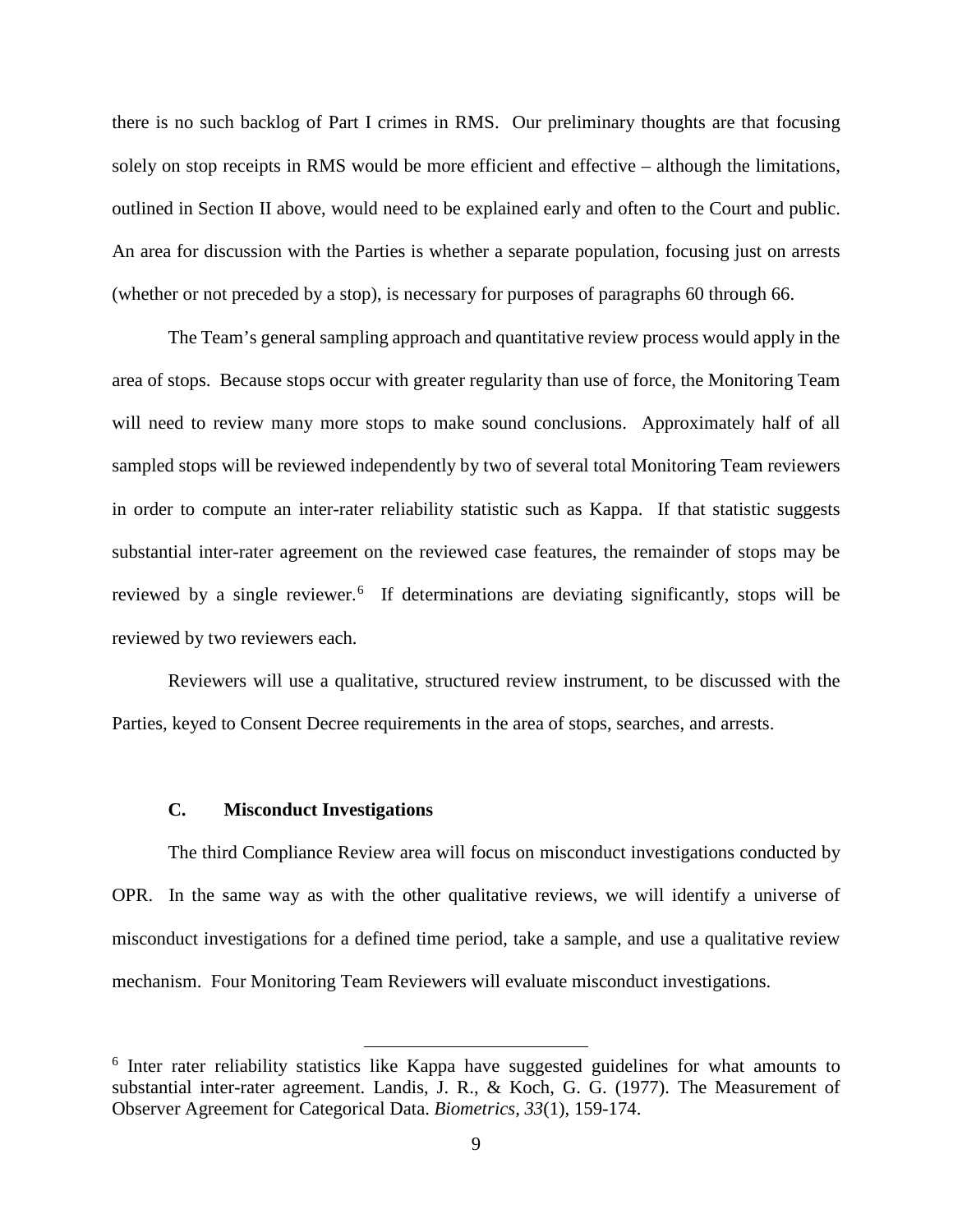## **D. Sexual Assault**

The final Compliance Review will focus on sexual assaults. This will involve a review of a sample of sexual assault investigations during a defined time period and completion of a qualitative review instrument. The Monitoring Team imagines relatively minimal additional effort required to transform the inquiry into a comprehensive Compliance Review, as well.

## **III. OUTCOME ASSESSMENTS**

In addition to the general assessments described in Section, the Monitoring Team will also be engaged in a number of specific outcome assessments. Specifically, paragraph 459 requires that the Monitor conduct a number of identified Outcome Assessments on an annual basis. The Court-approved Monitoring Plan for the first year left detailed determinations about what and when assessments should be conducted to the current collaboration period.

### **459(a): Community Survey**

The Court-approved Monitoring Plan specifically addresses the timeline for completion of the community survey requirement and the process for stakeholder discussion of methodology.

## **459(b): Calls for Service**

Consent Decree Requirement: Annual analysis of response times for calls of service, accounting for the type of call, in each police district and different neighborhoods within Baltimore.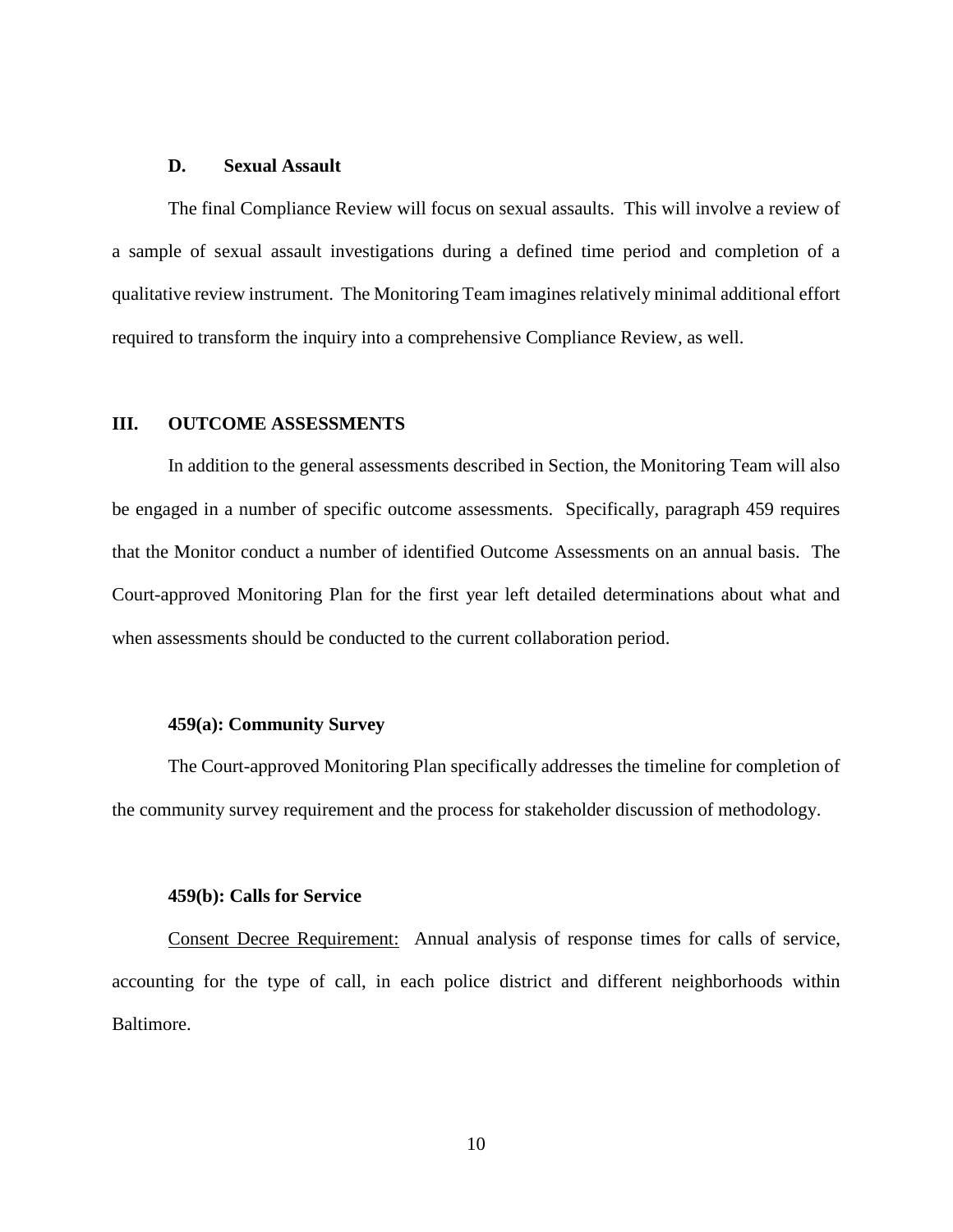Understanding of Data Available: Response times for calls for service is captured in CAD. Currently, there are more than 600 call types, with the 20 most-common call types accounting for more than 80 percent of total call volume.

Although the data are captured, they require substantial cleaning prior to analysis. The Police Foundation has scrubbed data from June 2016 to June 2017. Various map overlays that are necessary to conduct the analysis of call type by neighborhood and district are available.

Two sizable data limitations must be addressed before proceeding. First, there is a substantial problem with missing data on officer arrival times that will require attention. Second, a means of addressing the 20 percent of call volume that is outside of the most common categories will need to be identified.

Additionally, there are important decisions about which period to use for baseline assessment with these data, whether that period will align with corresponding periods for other data sets, and whether to seek additional CFS data in order to extend the baseline assessment frame to a later point.

Further, additional work is required to get updated Census data for Baltimore neighborhoods and BPD districts into these neighborhood and district geographic units. [7](#page-10-0)

### Baseline Completed in Year One?: Yes.

## Overview of Methodology:

1. Final baseline assessment time frame agreed upon.

l

2. Access already processed data provided by Police Foundation, and/or acquire additional CFS data from BPD.

<span id="page-10-0"></span> $<sup>7</sup>$  It was confirmed in a 5/24/18 meeting at RMS in the BPD that no one in the department, or in</sup> City Department of Planning, has allocated current five year American Community Survey estimates to Baltimore neighborhoods or police districts or police posts.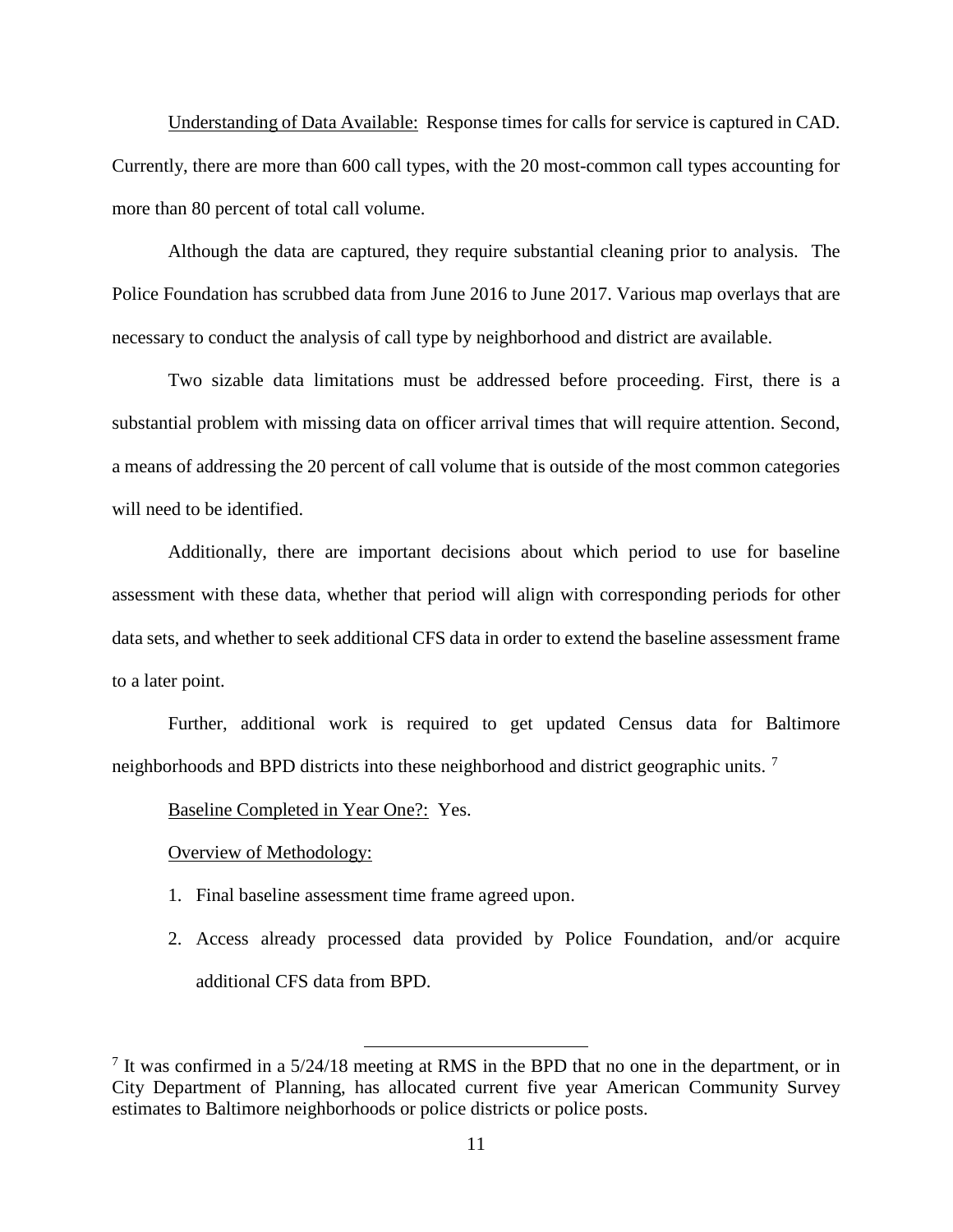- 3. Decide whether to focus on select categories, and if so which ones, or all categories.
- 4. Determine scope and pattern of missing response time data.
- 5. Determine an approach to missing data. Evaluate different approaches based on pattern and scope of missing response time data. [8](#page-11-0)
- 6. Geo-allocate most current American Community Survey U.S. Census five year census block group level estimates to neighborhood layer, district layer, post layer. Check allocation.
- 7. Produce racial and ethnic residential composition maps for neighborhoods, districts, and posts.
- 8. Based on x/y or latitude/longitude fields in the CFS data, attach CFS counts by category to geographic units.
- 9. Produce maps of select response time features, such as median response time, for all categories, and for select categories.
- 10. Report (clustered bar charts) median response times by racial and ethnic composition, before and after controlling for residential status and residential stability.

## **459(c)(i): Arrests Violating Fourth Amendment, per Supervisors & Court Data**

Consent Decree Requirement: Annual analysis of the rate at which arrests are found to lack probable cause or otherwise violate the  $4<sup>th</sup>$  Amendment by BPD supervisors and in any court commissioner data made available to BPD.

l

<span id="page-11-0"></span><sup>&</sup>lt;sup>8</sup> Multiple imputation approaches might be feasible if the overall volume of missing data is not excessive.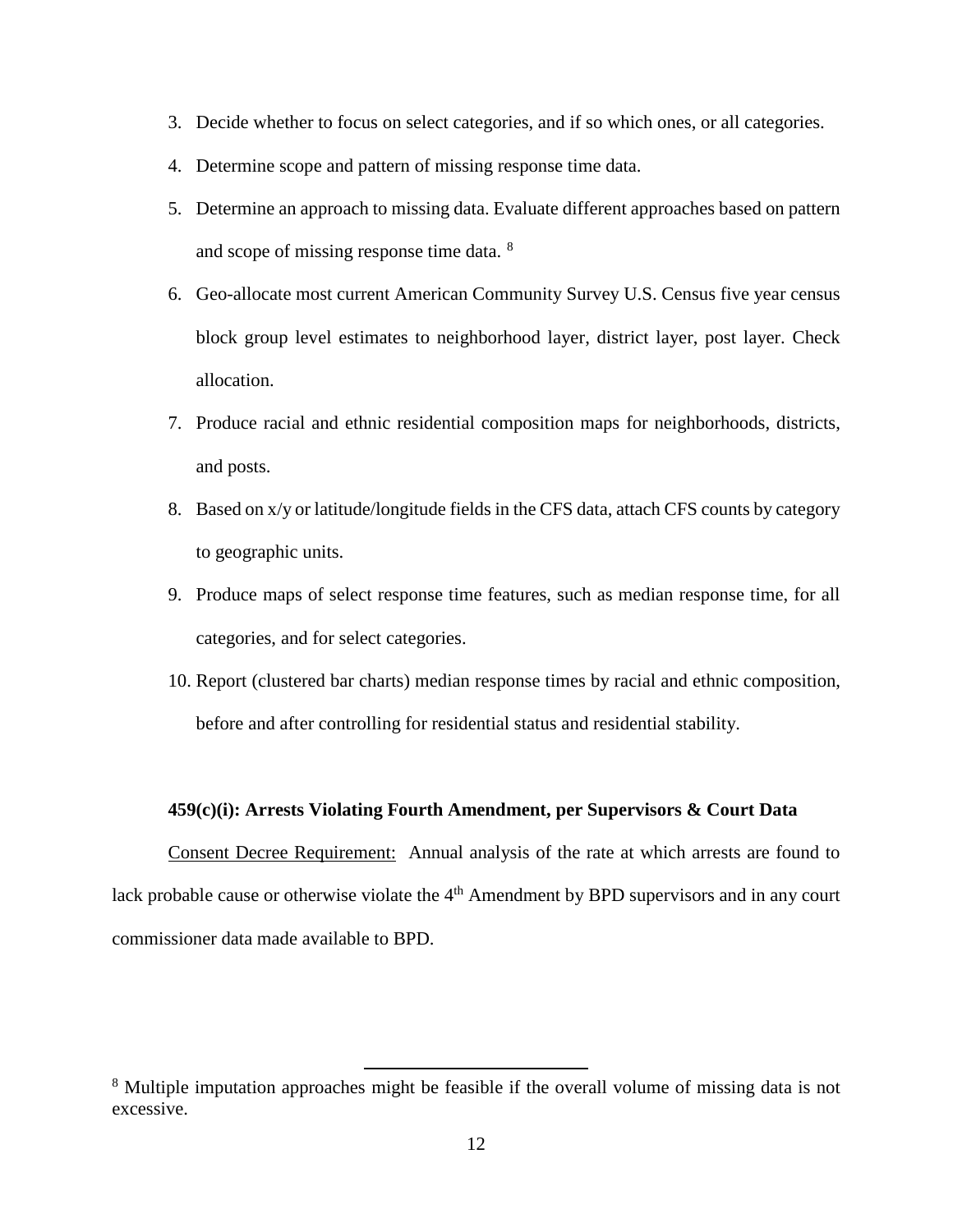Understanding of Data Available: Currently, BPD does not have uniform, aggregatable data on instances where supervisors have determined that arrests lack probable cause or otherwise violate the Fourth Amendment.

The Monitoring Team and DOJ have begun the process of discussing with the States Attorney's Office how to obtain court commissioner data. BPD has provided the Monitoring Team and DOJ with the Office's table of releases without charges.

Baseline Completed in Year One?: No. BPD-captured data on supervisors is not currently maintained. Work in the area of stops, searches, and arrests will need to ensure that there are systems and protocols in place for supervisor review of arrests and the systematic tracking of instances where supervisors have identified Fourth Amendment issues in the context of reviewed arrests.

The State's Attorneys' Office has provided initial data. It will likely require extensive evaluation. The City, DOJ, and the Monitoring Team should plan to continue discussion with the State's Attorney regarding this data and the need to provide this data in an ongoing manner.

## **459(c)(ii): OPR and CRB Unlawful Arrest Complaints**

Consent Decree Requirement: Annual analysis of frequency of civilian complaints to OPR and CRB alleging unlawful arrests, the disposition of such complaints, and the quality of BPD's complaint investigations.

Understanding of Data Available: OPR tracks "unlawful arrests" as a complaint type in the IAPro database system.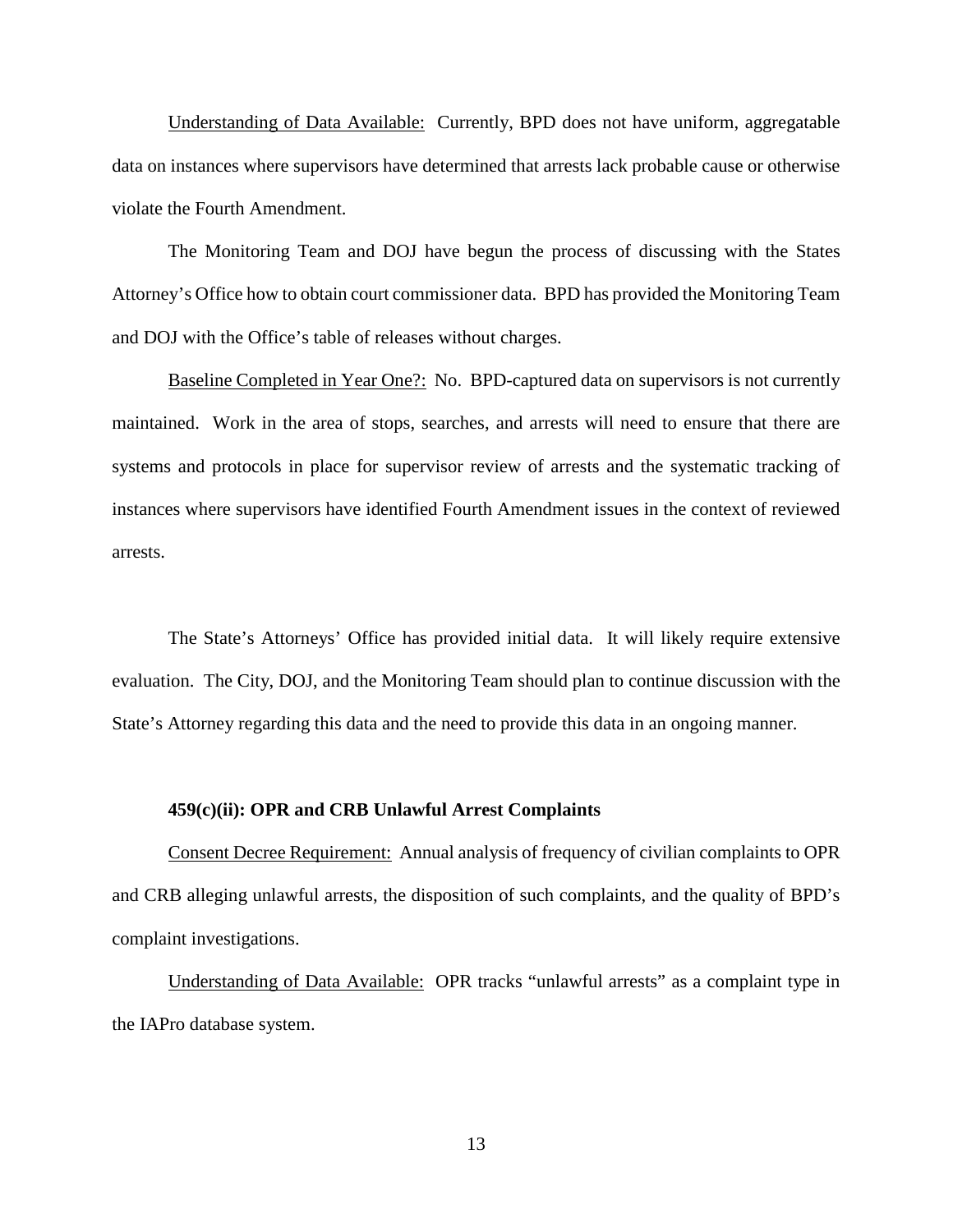CRB uses a separate system, referred to in initial discussion with CRB as the "Caseload Manager," to log received complaints. CRB represents that this system cannot generate reports. Data can be extracted, but it involves transforming information using Notepad to Excel and counting various data points by hand. The Monitoring Team will be following up with CRB to understand more about its intake process and the reliability and validity of data extracted from Caseload Manager. BPD has posted an Excel sheet of calendar year 2018 submitted cases and their disposition date or current status,.

Baseline Completed in Year One?: Yes.

Overview of Methodology: To evaluate the frequency of civilian complaints and dispositions, the Monitoring Team will extract data from IAPro and report findings.

To evaluate the quality of BPD's investigations of unlawful arrest complaints, the Monitoring Team will pull such complaints (including both those filed with or investigated by OPS and CRB, respectively). The Monitoring Team will use the qualitative review methodology, described in further detail in Section I, above.

## **459(d)(i): Use of Force Incidents**

Consent Decree Requirement: Annual analysis of use of force incidents, broken down by reportable force type, District, type of arrest; race, ethnicity, age and gender of the subject; and if indicated at the time force was used, the subject's perceived mental health or medical condition, use of drugs or alcohol, or the presence of a disability.

Understanding of Data Available: The Monitoring Team remains uncertain about the state of captured data. Its understanding is that, to date, data on what would equate to Level 1 and Level 2 force under the eventual Consent-Decree-required force policies is captured in IAPro. For Level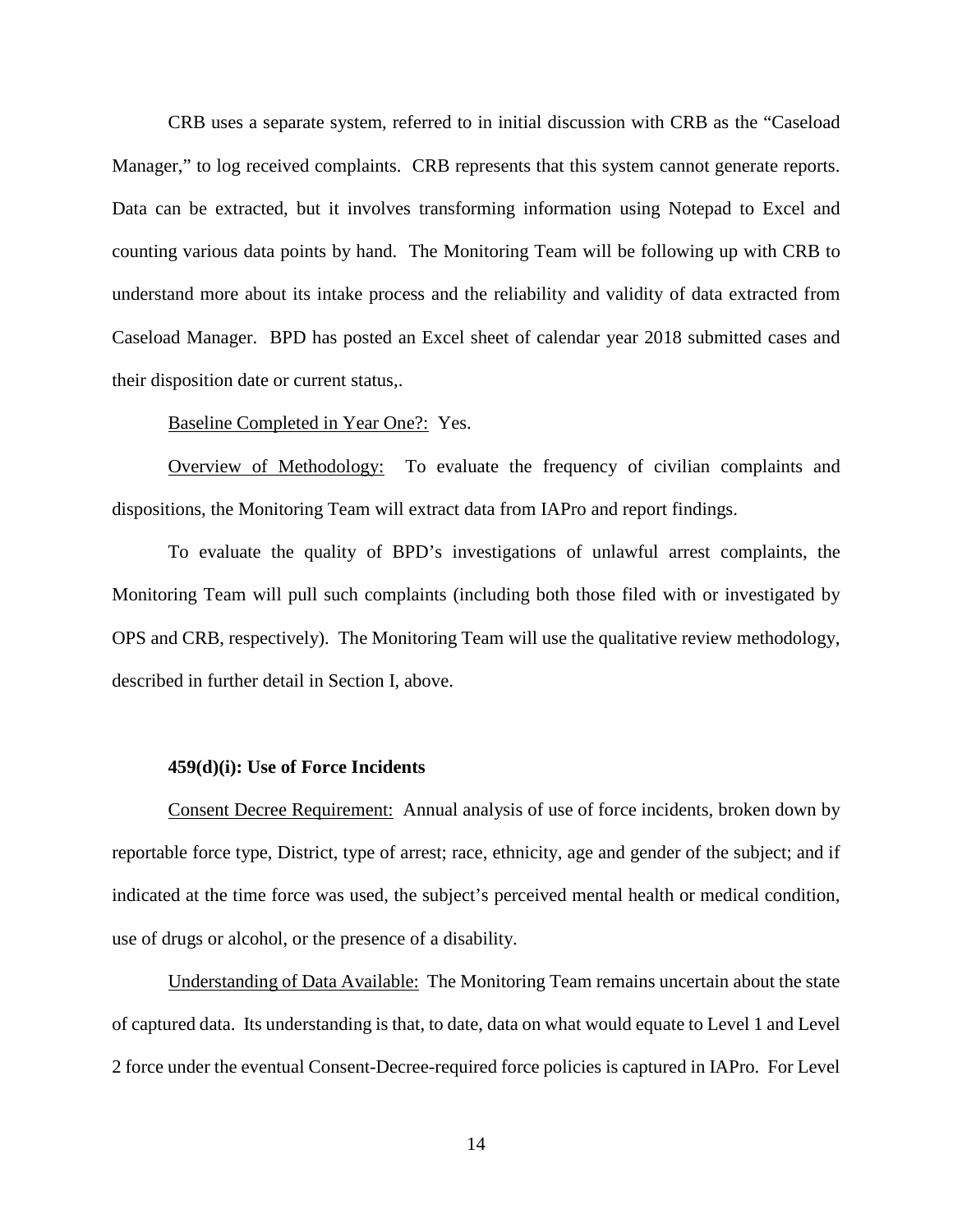2 investigation purposes, BPD personnel use SharePoint that allows them to attach the documents they need as they investigate. But once an investigation is complete, all forms and documents get attached to IAPRO at the end of the investigation. Information on Level 2 data – either the same data, or different or additional data – is housed in SharePoint. Some minimal Level 3 force data is included in IAPro; however, reviewing the narrative is required to harvest the same information for Level 3 as other-level incidents. The Monitoring Team understands that the head of SIRT has taken information from data and put it into coded fields.

There are some known data limitations within IAPro. It does not currently capture the ethnicity of or mental health information about the subject. Further, with respect to location information, BPD indicates that location is entered into IAPro and can be generated in a separate report. Reports can be exported to Excel and joined by case number.

Baseline Completed in Year One?: Yes. The most significant impediment to conducting the annual baseline analysis is establishing an understanding of data availability, and a methodological protocol, that would allow for "apples to apples" comparisons in coming years.

Two broad and separate but related matters deserve attention. First is the patterning of and circumstances of the use of force incidents themselves. If a baseline year can be selected; if we can agree on a relevant set of indicators to track from the incident reports; if we can agree on a set of exhaustive and mutually exclusive ethnoracial categories for organizing the involved citizens; if all or almost all the incidents can be allocated to neighborhoods, districts and beats; and if, as described above, census data can be allocated to the geographic units of interest, then it may be possible to describe, combining Level 1 and Level 2 incidents, ethnoracial specific counts of these incidents for the entire city, for police districts, and perhaps for neighborhoods. District and address details are also known for Level III uses of force.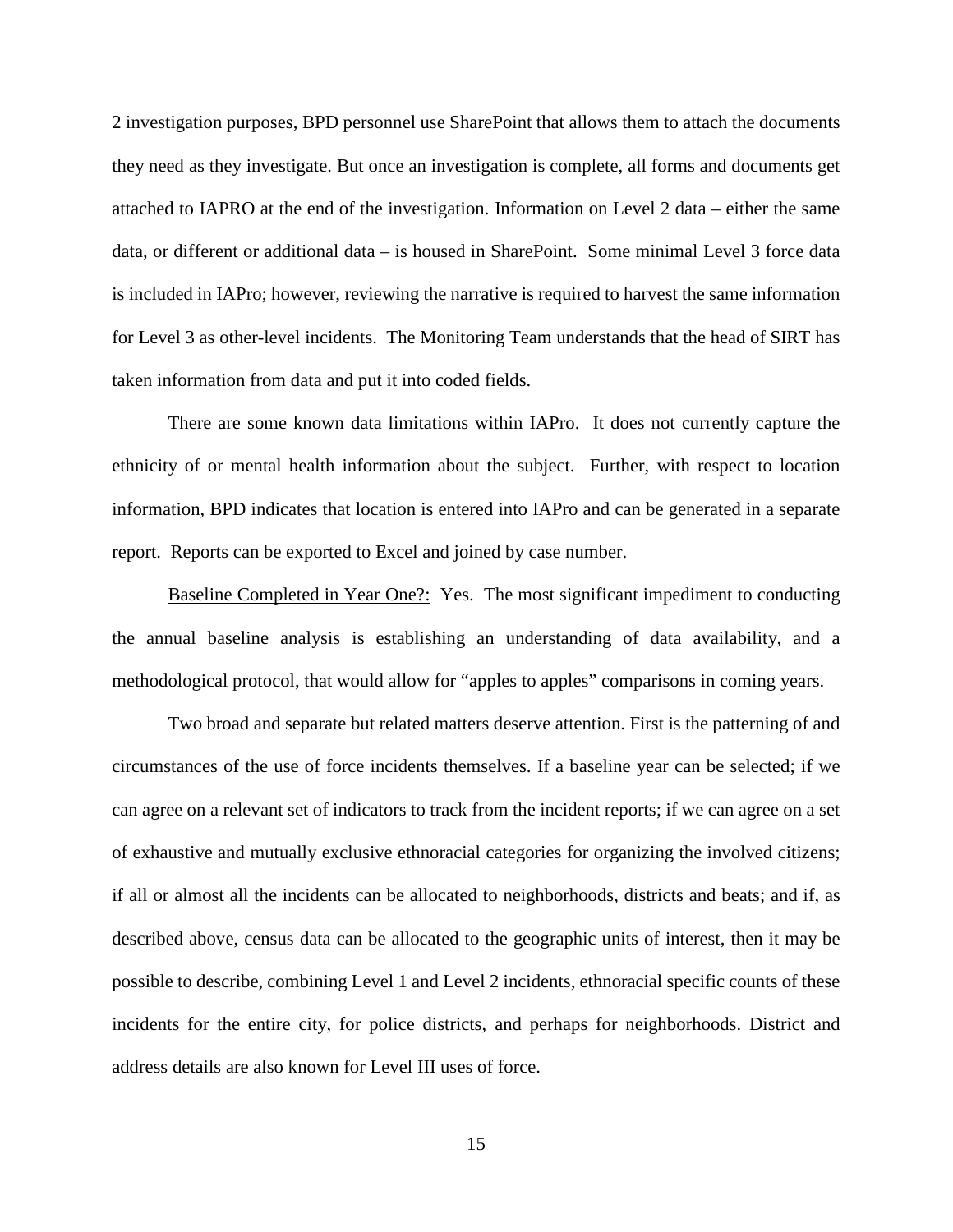The second issue relates to the extent to which officer performance may or may not, as BPD just begins the process of implementing changes to its use force policies and procedures, be adhering to the standards of the Consent Decree. To get at this matter, the Monitoring Team intends to conduct a structured qualitative review of a significant sample of use of force cases – evaluating both the quality of the officer's performance and the quality of the subsequent force investigation and review in light of Consent Decree requirements. It is possible that, to the extent that the Monitoring Team's sampling strategy included a substantially significant number of force incidents overall and within relevant sub-categories (force level, District, and potentially others), the data and information manually gleaned from those reviews could inform the more data-driven analysis that paragraph 459(d)(i) requires. That is, rather than relying on IAPro, SharePoint, or some other systems, the data that Monitoring Team reviewers report during the manual reviews of force incident files could be tallied and analyzed.

## Overview of Methodology:

*Patterning and Circumstances:* Use of force incidents will be assigned to police districts and neighborhoods. This permits calculating use of force counts and rates at the police district level and the neighborhood level.

At the simplest level these will be district level counts of incidents per calendar year, neighborhood level counts of incidents per calendar year, and city-wide counts per calendar year. Issues that the Parties and the Monitoring Team will need to explore relating to this paragraph, as well as paragraph  $459(d)(ii)$ , include:

- 1. What will that reference calendar year be?
- 2. How does it propose to control for geographic variation in the population so it can turn counts into rates? Creating rates implies defining a population. This will require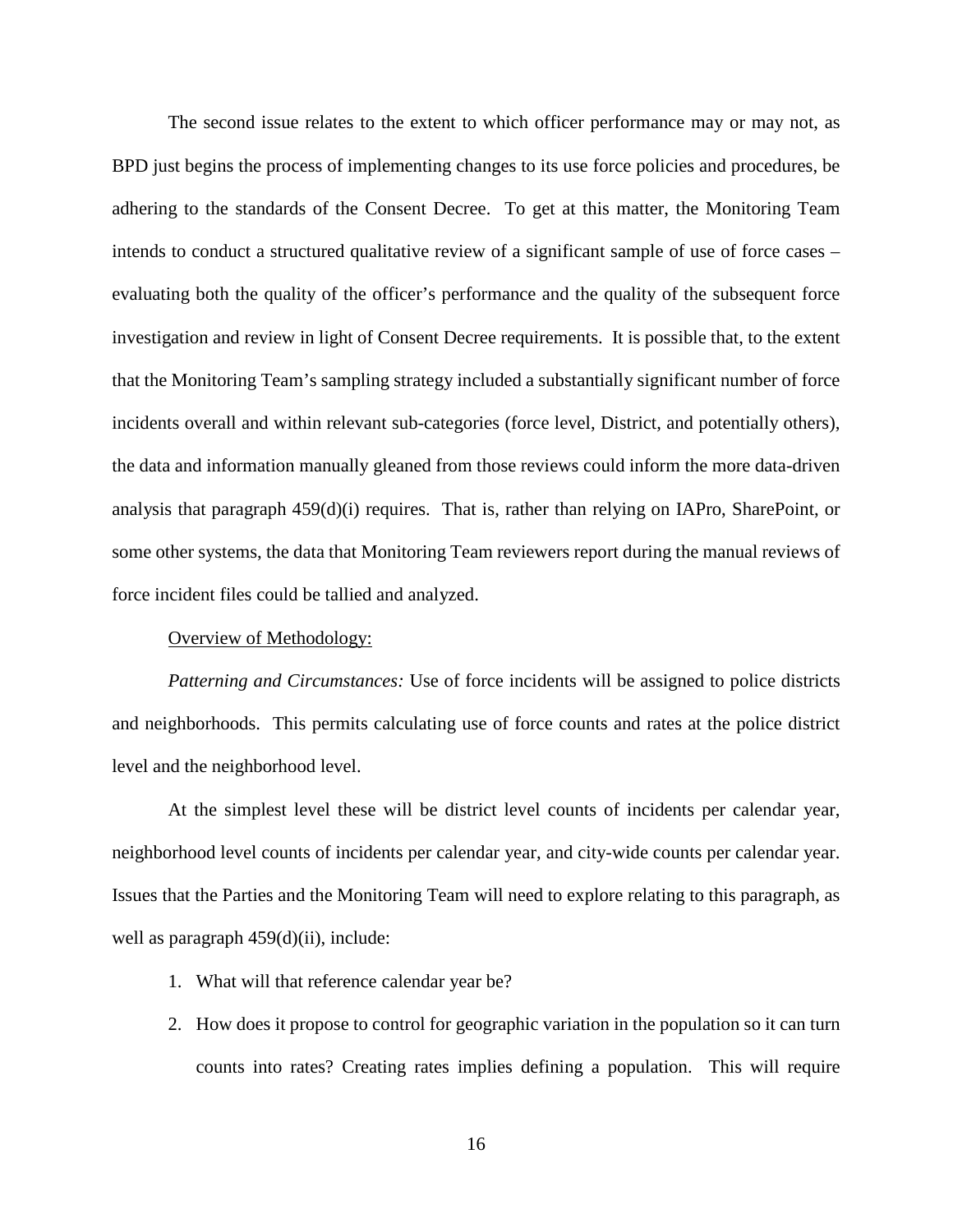extensive discussion of metrics used in other studies and careful examination of the data available here.

- 3. When looking at geographic patterning by racial composition of the district or neighborhood, should other factors be controlled? For example, if the UOF rate is significantly higher in neighborhoods that are 70 percent or more Black and non-Hispanic in residential composition, do we want to know whether that significant difference persists after controlling for neighborhood-level reported violent crime rates, or some other crime indicator? In other words, is it desirable to determine, if there is an ethnoracial geographic disparity, whether that disparity shrinks when controlling for associated variations in the crime rates?
- 4. The CD directs attention to learning about specific incident level differences, for example, the race or ethnicity of the civilian involved. Do the Parties believe that the Monitoring Team should examine these differences just on their own? Or while controlling simultaneously for between-district or between-neighborhood differences? That is, do we want to know about the UOF differences linked clearly just to the civilian feature identified, or do you want to look at the civilian feature while simultaneously taking into account geographic differences in the outcome?

*Qualitative Methodology:* The qualitative assessment methodology for force incidents is discussed in Section I, above.

#### **459(d)(ii): Use of Force Complaints**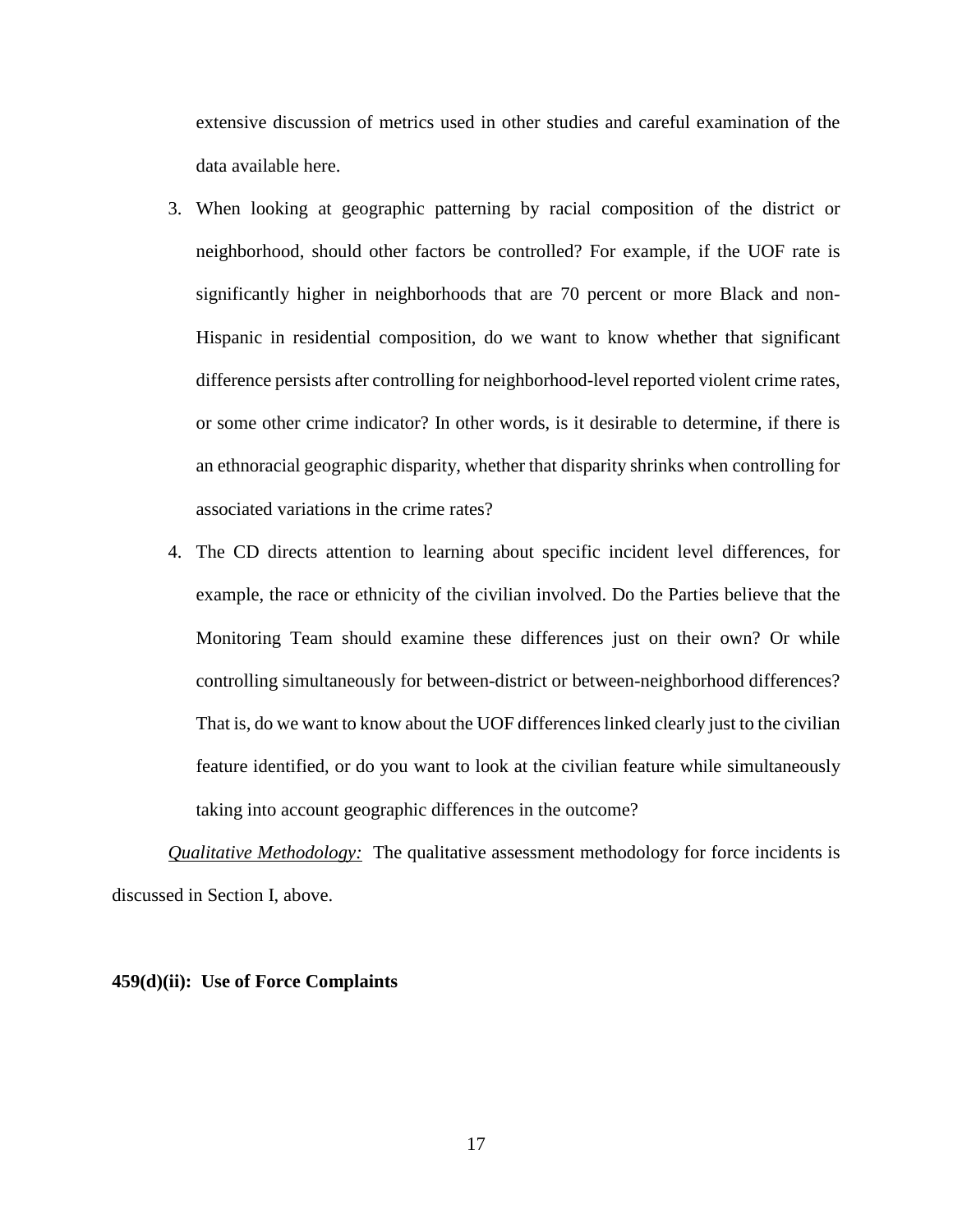Consent Decree Requirement: Annual analysis of force complaints, including: number of force complaints and rate of complaints compared to reported uses of force, broken down by geographic area, reportable force type, and race, ethnicity, gender, and age of complainant.

Understanding of Data Available: OPR logs information about complaints alleging use of force in IAPro.

Baseline Completed in Year One?: Yes.

Overview of Methodology: As a general matter, the data analysis will evaluate frequency of complaints and analyze them in terms of the various categories and classifications that paragraph 459(d)(ii) outlines. It will likely situate the volume of force complaints in terms of the overall incidence of complaints and the number of reported use of force cases – providing context to a standalone number for a given year. The primary mechanism for charting progress and change, however, will be the changes in the overall frequency of use of force complaints over time. There may also be a mapping component, as well.

## **459(e): Stops/Detentions Uncovering Evidence of Criminal Activity**

Consent Decree Requirement: Analysis of data showing rate at which officers' stops and detentions uncover evidence of criminal activity.

Understanding of Data Available: Ultimately, this will require new reporting, as current reporting does not allow for easy analysis, as described below. The Monitoring Team met with BPD's current RMS personnel on May 24, 2018. His current understanding, subject to their further input, suggests: (1) investigatory stop rates cannot be calculated; (2) it may be possible to calculate weapons pat down rates and hit rates from weapons pat down rates.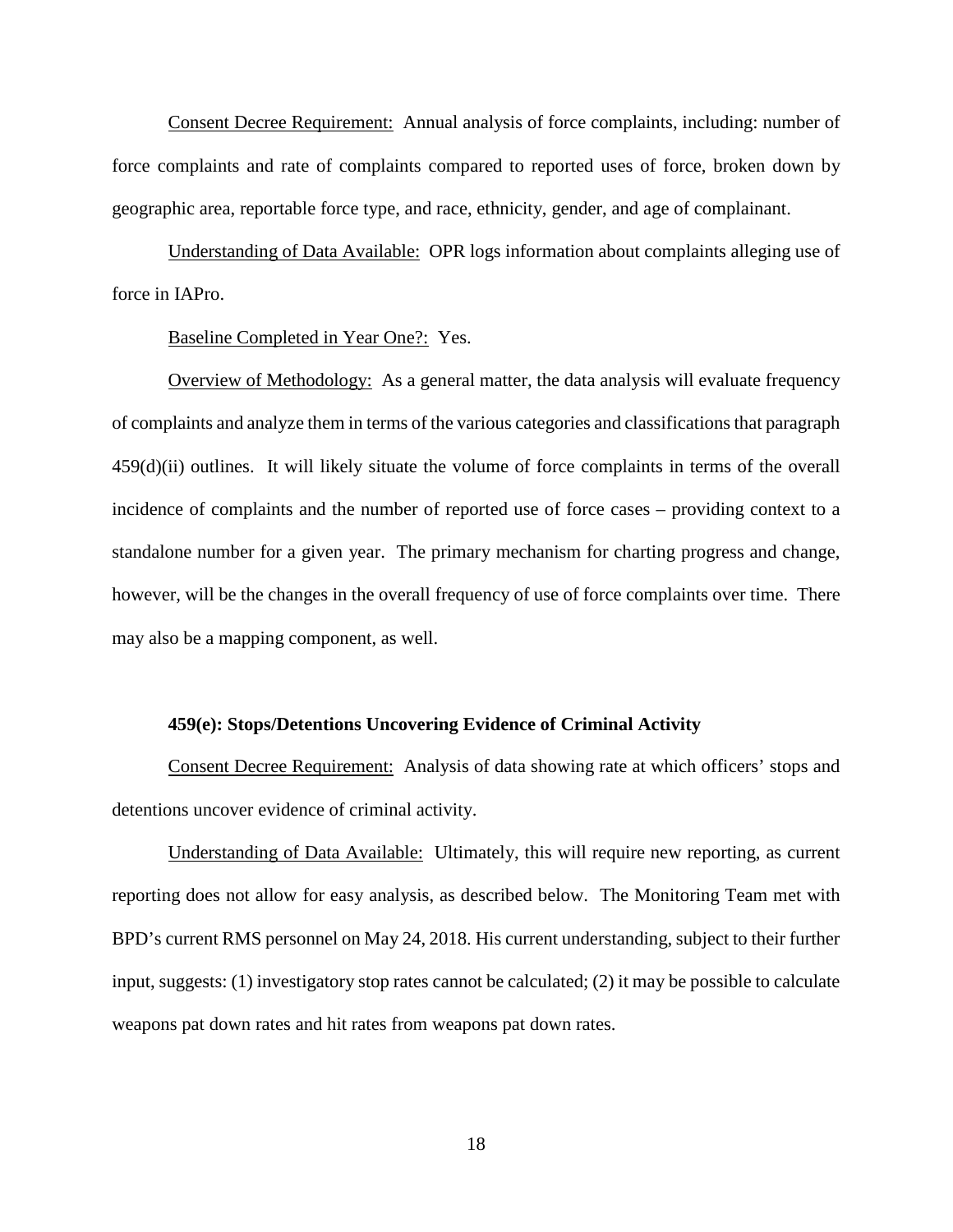Baseline Completed in Year One?: Maybe, depending on analysis of availability of information within qualitative analysis of stops. The Monitoring Team cannot analyze stop, search, and arrest data by using aggregate data collected in an existing BPD database. In the simplest terms, the problems are the following:

- 1. If certain consequences ensue from a stop, the standard police citizen contact receipt form is not completed.
- 2. Depending on the type of stop and subsequent actions, two different forms are involved, either a citizen police contact receipt or an investigative stop form.
- 3. Entry of pedestrian versions of citizen police contact receipts is backlogged by approximately one year. Data entry for vehicular stops is prioritized because of reporting requirements BPD must meet annually for the Maryland State Police. As of June 2018, vehicular stop receipts are also backlogged.
- 4. Current stop receipts show stops *not* resulting in arrest for criminal activity, nor do they necessarily reflect weapons pat-downs.

Our current understanding is that different forms are used for different types of stops, and, within one stop type, different forms are used depending on post-stop outcomes (e.g., is there a frisk?; is there an arrest?)

In addition, there are questions about the implementation of the policy about when to use police citizen contact receipts. This system is known by BPD to be simultaneously over- and underinclusive – failing to capture some unknown subset of incidents and potentially capturing some class of encounters that might be more properly classified as probable cause detentions or voluntary contacts.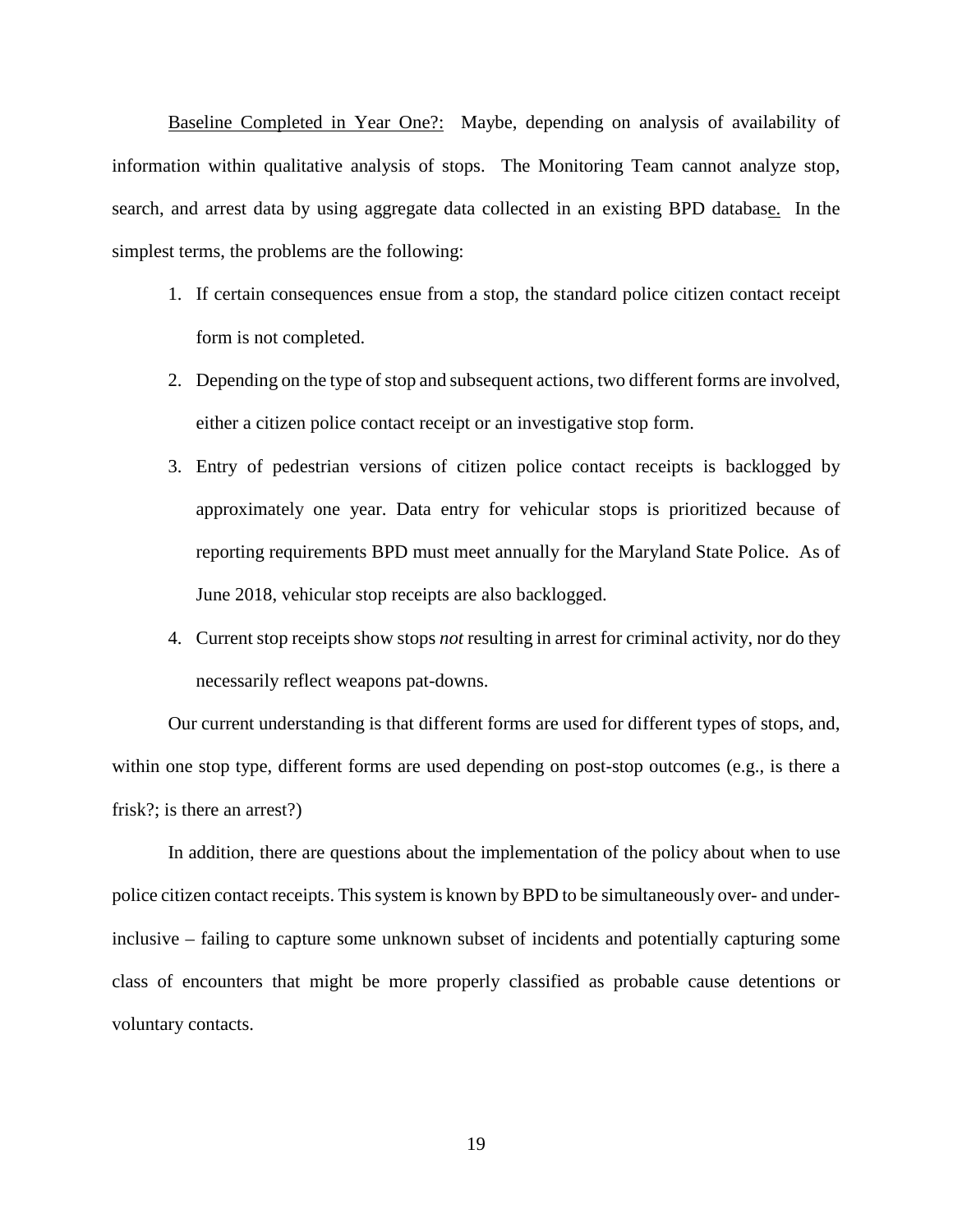Consequently, the Monitoring Team cannot use data currently captured by a BPD's records management system for purpose of this analysis. However, given the importance of the issue, the Monitoring Team's overall assessment of stops, searches, and arrests will entail Team reviewers generating information about a representative sample of stops. This will allow the Monitoring Team to extrapolate from data that it generates about a sample of stops to the whole universe of stops during that time period. <sup>[9](#page-19-0)</sup> Thus, although BPD must develop systems for capturing data on all stops, searches, and arrests and the Monitoring Team must analyze that aggregate data, the Monitoring Team may essentially establish a statistical database for a sample of BPD stops and analyze those for baseline purposes.

Ultimately, the Monitoring Team will need to proceed through the qualitative review to determine whether there is sufficient, reliable information available to use its sample data set to establish a baseline for these purposes.

## **459(f)(i): Frisks Resulting in Weapon Recovery**

 $\overline{\phantom{a}}$ 

Consent Decree Requirement: Analysis of data showing rate at which frisks result in recovery weapon.

Understanding of Data Available: See data availability discussion for paragraph 459(e).

Baseline Completed in Year One?: Maybe, depending on analysis of availability of information within qualitative analysis of stops. For this area, it may be that the Monitoring Team

<span id="page-19-0"></span> $9$  This extrapolation must take sampling error into account. Therefore, the estimates about the whole universe of stops have built-in imprecision. Discussions on forming the sampling plan will include a priori statistical power analyses that will inform how large a sample is drawn. The statistical power of an analysis indicates what the chances are of finding differences of a certain size in the data, and is higher, all else equal, with larger samples.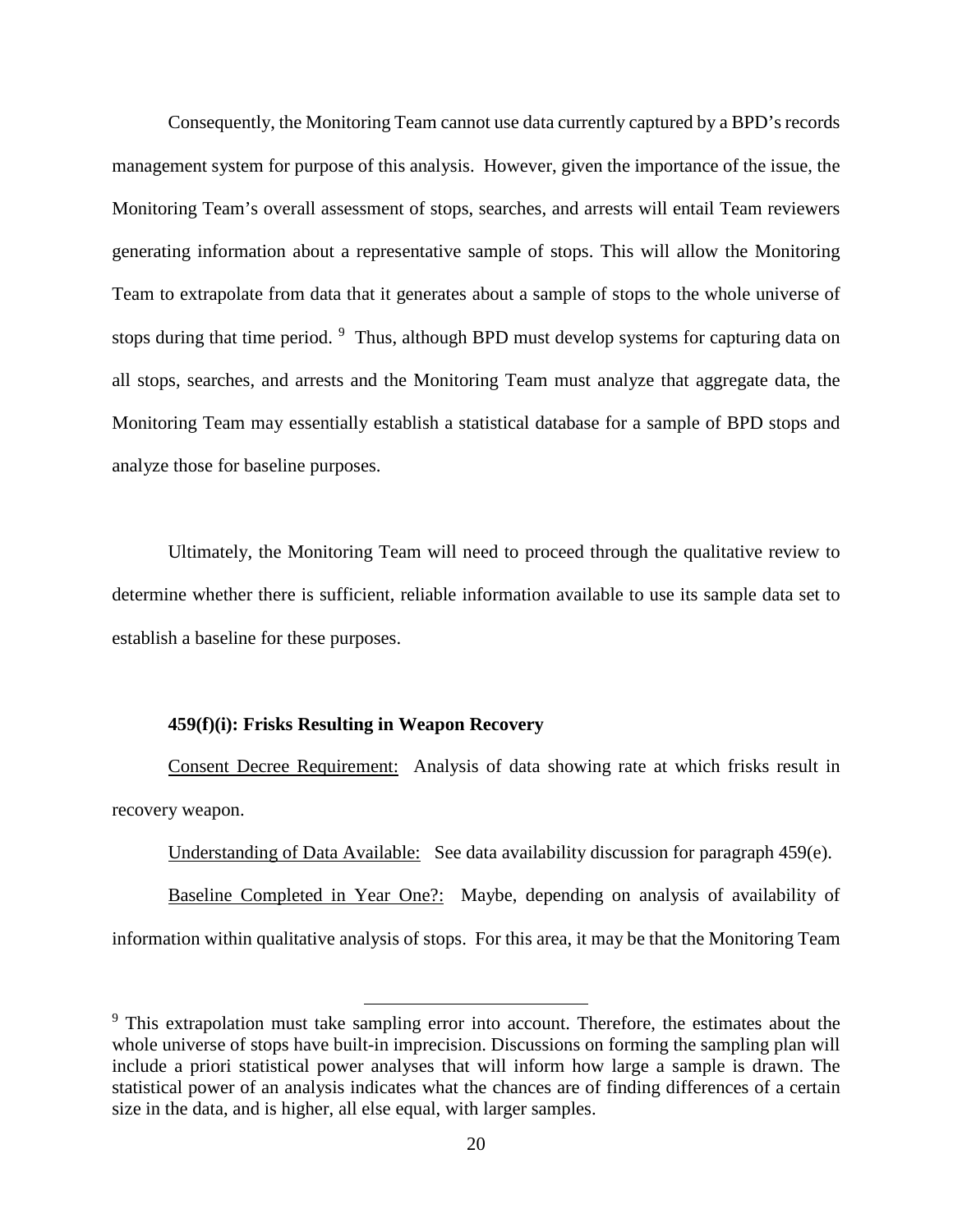cannot have requisite confidence that officers are uniformly reporting on when they conduct a frisk and that frisk yields nothing, which the Consent Decree will require them to do. On the other hand, it may be that this is less of a problem than initially anticipated. Only by proceeding through the general qualitative assessment outlined in Section I and/or an analysis of incident reports will the Monitoring Team be able to determine if aggregate data can be used for baseline purposes.

## **459(f)(ii): Searches Yielding Weapons/Contraband**

Consent Decree Requirement: Analysis of data showing rate searches yield evidence of weapons or contraband.

Understanding of Data Available: See data availability discussion for paragraph 459(e). Baseline Completed in Year One?: Maybe. See discussion of paragraph 459(f)(i).

## **459(g)(i): Pedestrian Stops**

Consent Decree Requirement: Analysis of data showing the breakdown of pedestrian stops by race, gender and ethnicity, accounting for the demographics of the individuals residing in the area, crime rates, calls for service, or other relevant facts and circumstances.

Understanding of Data Available: See methodology overview for paragraph 459(e).

Baseline Completed in Year One?: Maybe. The rationale is consistent with that outlined in paragraph 459(e).

## **459(g)(ii): Pedestrian & Vehicle Stop Outcomes**

Consent Decree Requirement: Analysis of data showing the outcome of pedestrian and vehicle stops, including warnings, citations, and arrests, broken down by race, gender and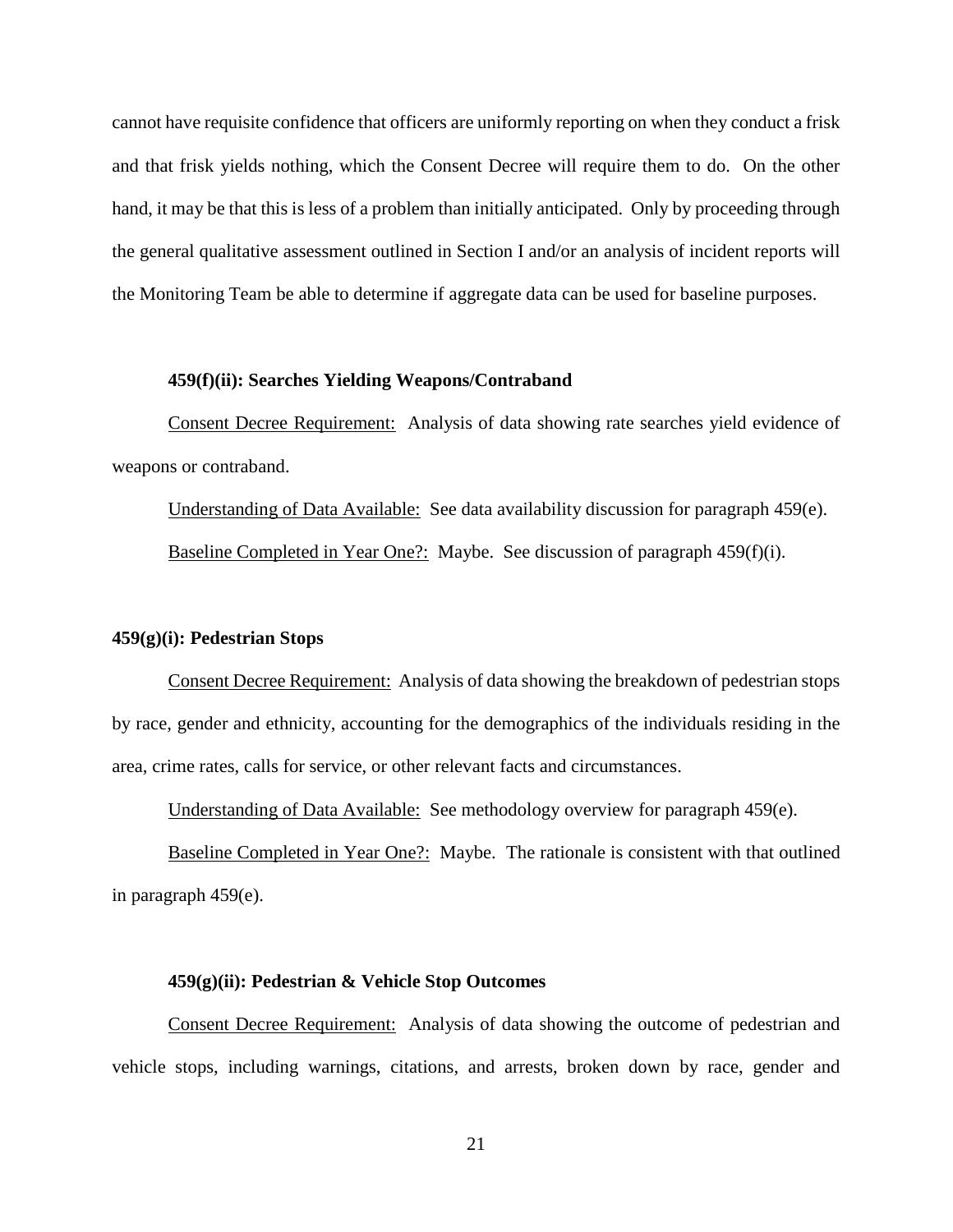ethnicity, for each police district and the City as a whole, accounting for relevant facts and circumstances surrounding officers' decisions to make the stops.

Understanding of Data Available: See data availability discussion in paragraph 459(e). Citations are entered into a Lotus Notes database. As of June 26, 2018, BPD indicates that Central Records was entering April 2018 citations. Meanwhile, arrests are recorded on Incident Reports, not stop receipts.

One difference in this area is that for vehicle stops, police citizen contact receipt form data entry is prioritized within RMS given Maryland State Police reporting requirements. It may be possible to use the Maryland state citation system for analysis of some data relating to vehicle stops.

Baseline Completed in Year One?: Maybe. See discussion of 459(g)(i). For vehicular stops, the Monitoring Team will need to explore and test data during the time period contemplated in Section III.

## **459(g)(iii): Frisks/Searches Resulting in Contraband**

Consent Decree Requirement: Analysis of data showing the percentage of frisks or searches that result in seizure of contraband, and the nature of the contraband seized, controlling for available data on facts and circumstances surrounding the frisk or search, broken down by race, gender and ethnicity.

Understanding of Data Available: The basic issues underlying using the current stop receipt and incident report data identified for paragraphs 459(e) and 459(f), outlined above, apply here.

#### Baseline Completed in Year One?: No.

22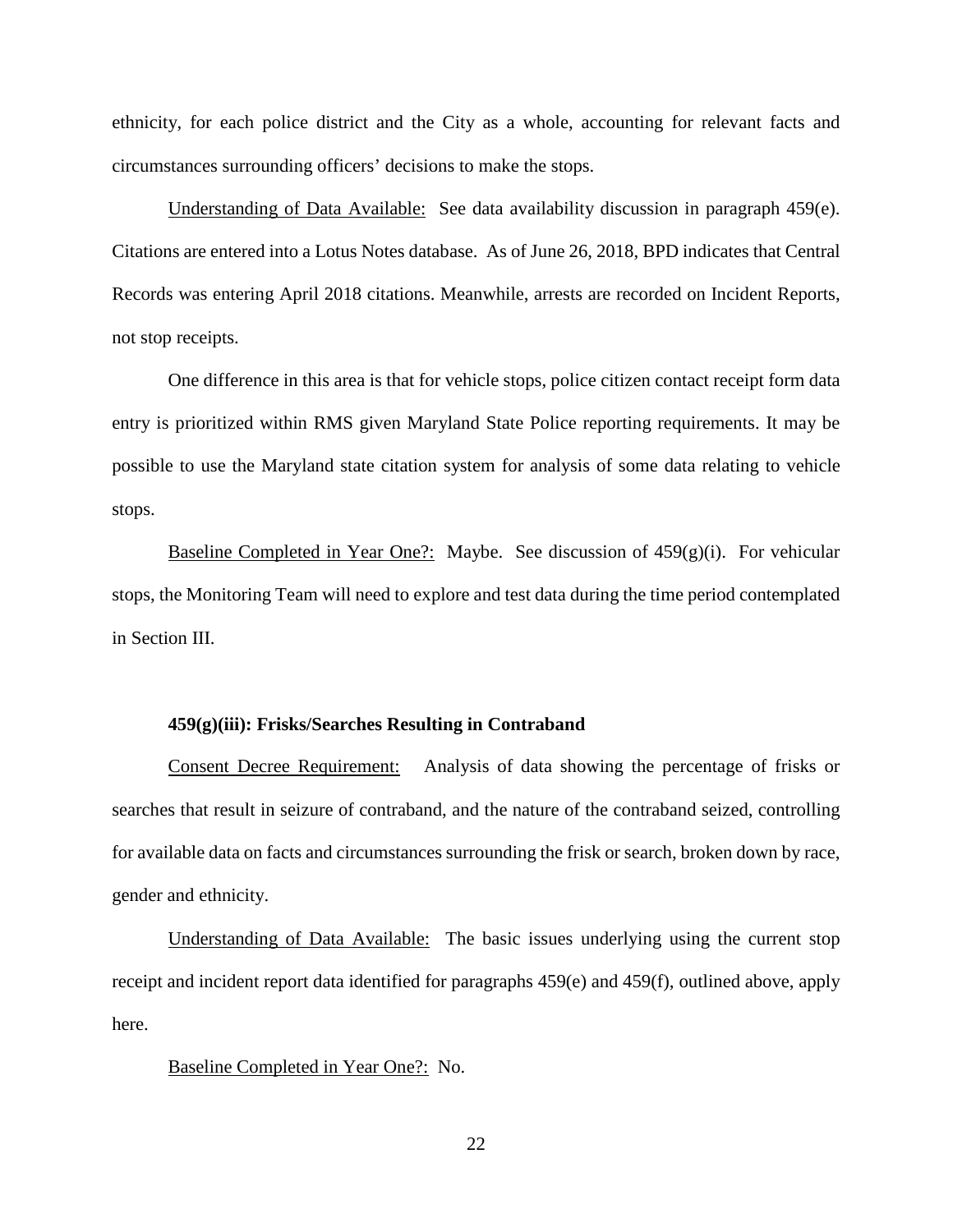### **459(g)(iv): Arrests for Misdemeanor Offenses**

Consent Decree Requirement: Analysis of data showing the proportion of arrests for misdemeanor offenses specified in Paragraphs 61 (a)-(f), broken down by race, ethnicity and gender, that result in one of the of following determinations after booking: released without charge, released based on an identity issue; declined to charge; and lack of probable cause. Offenses include obstructing/hindering/resisting an officer; disorderly conduct; failure to obey; gambling; making a false statement to an officer; trespassing offenses.

Understanding of Data Available: The Monitoring Team and Department of Justice are currently in discussion with the State's Attorney's Office regarding these data, which the State's Attorney's Office has provided. It appears that these data are, in fact, maintained by the jails themselves. Information is readily available about the fact of the arrest, where it happened, who the officer was, and the demographics or characteristics of the subject. The more problematic data relates to the determinations after booking.

Baseline Completed in Year One?: No. A final determination depends on what stakeholders conclude regarding the accuracy and reliability of the data. If a baseline cannot be determined, stakeholders will need to codify a plan for ensuring that this data can be reliably tracked and made available to BPD, DOJ, and the Monitoring Team in an ongoing capacity in future years.

#### **459(h)(i): Emergency Petitions**

Consent Decree Requirement: Analysis of data showing the number of people subject to Emergency Petitions who were eligible for community-based services.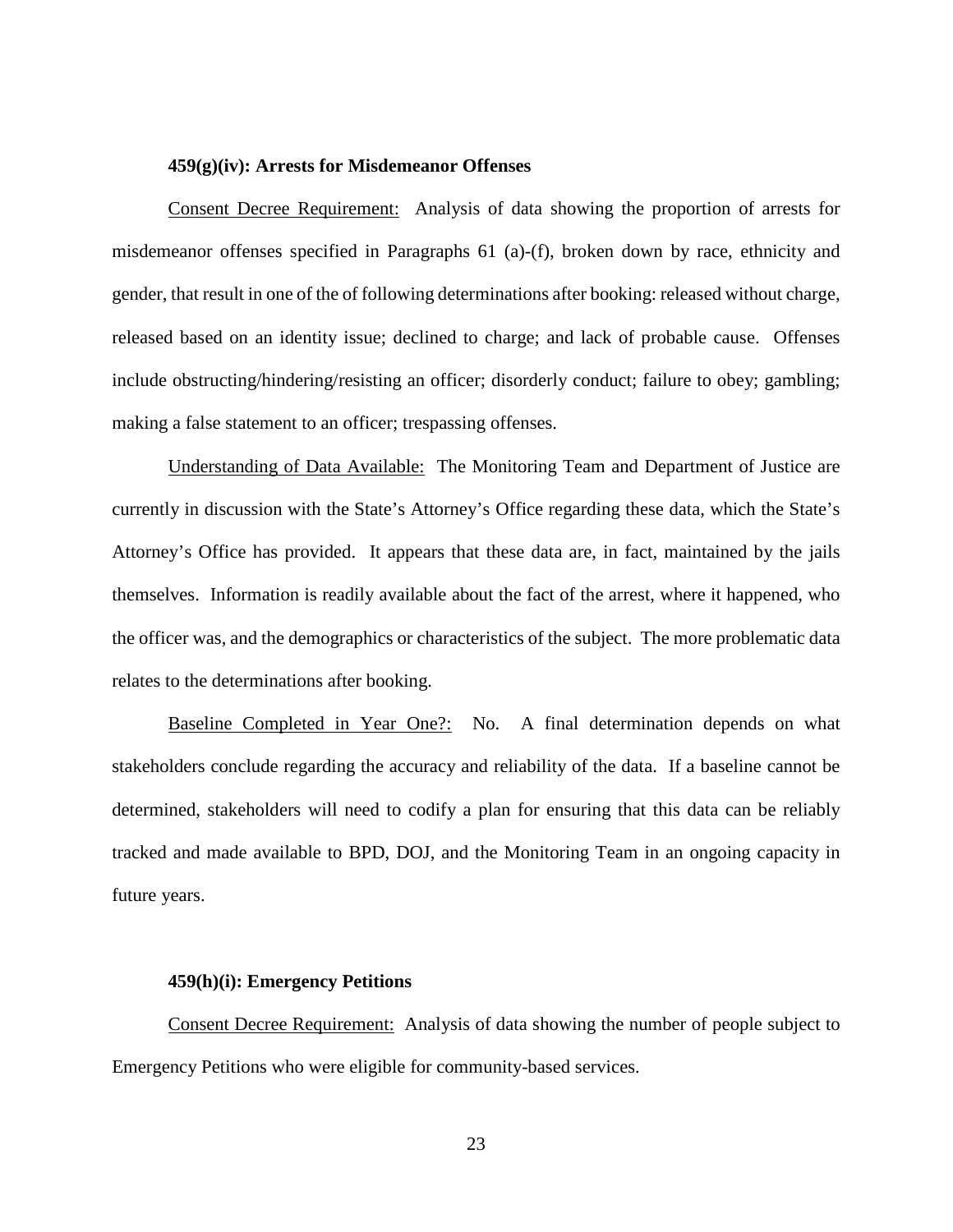Understanding of Data Available: The Monitoring Team is in discussions with BPD about the availability, comprehensiveness, and reliability of data in this area.

Baseline Completed in Year One?: Maybe.

Overview of Methodology: To be determined, pending resolution of data availability.

## **459(h)(ii): Referrals to Mental Health Services/Hospital Emergency Room**

Consent Decree Requirement: Analysis of data showing the number of people subject to Emergency Petitions who were eligible for community-based services.

Understanding of Data Available: These data are in the Open Lattice system, which captures behavioral health reports. The Monitoring Team has not yet looked at these reports.

Baseline Completed in Year One?: Maybe.

Overview of Methodology: The Team will need to review reports in the Open Lattice system.

## **459(i): Youth Interactions Resulting in Use of Force**

Consent Decree Requirement: Analysis of the rate of police interactions with Youth, including search, seizures, and arrests, that result in officers using force.

Understanding of Data Available: Use of force data is maintained in some combination of IAPro, SharePoint, and possibly Excel. Data about force used in incidents involving youth is subject to the same limitations as general use of force data. (See discussion of paragraph 459(d)(i), above.)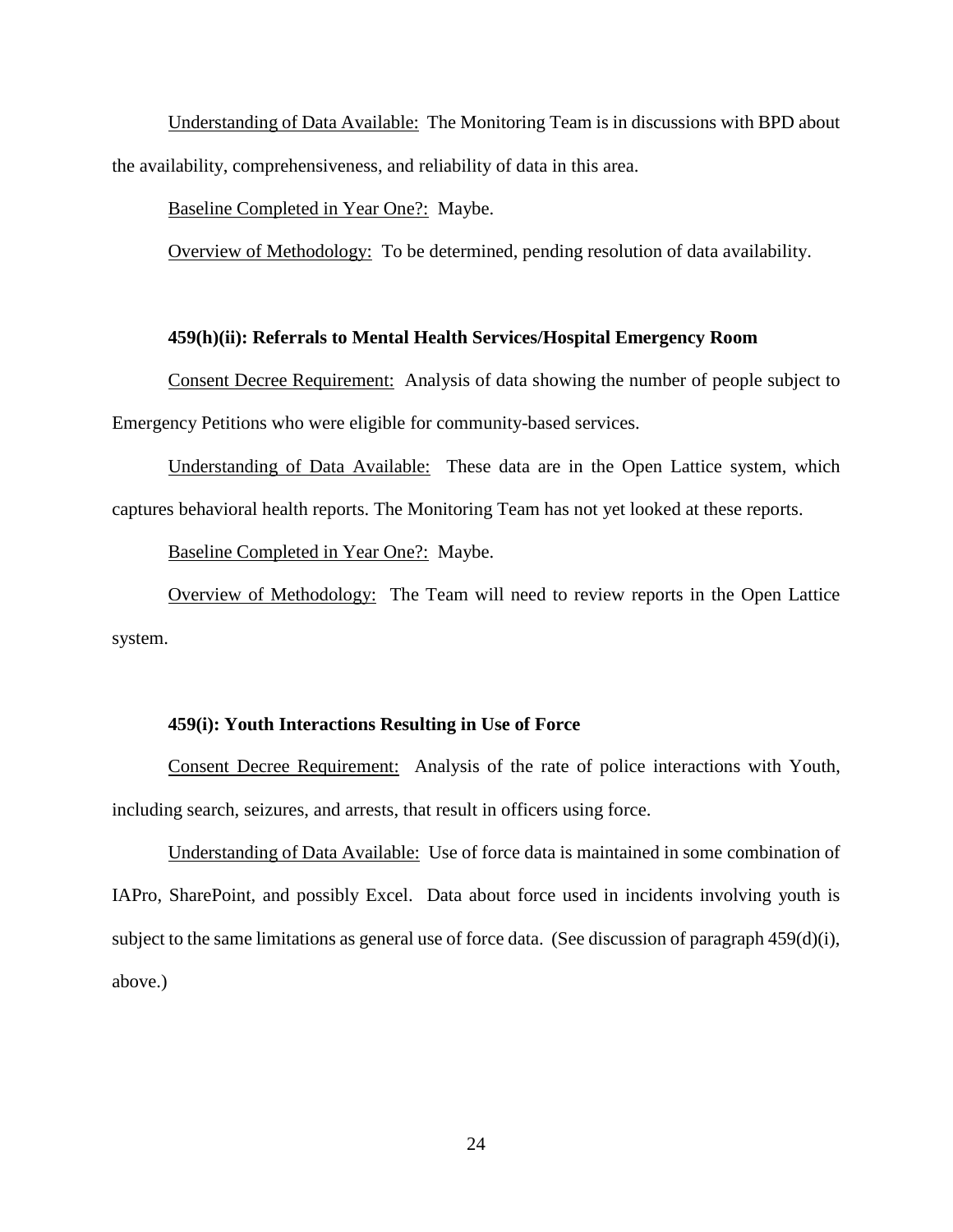The current stop receipt database in RMS cannot generate reports based on age. Incident reports would likely include date of birth. Consequently, it is not possible, without manually sifting through incident reports, to know with certainty what incidents involve youth.

Baseline Completed in Year One?: Yes. For the purposes of year one, the Monitoring Team will consider the overall number of force incidents involving youth – and will position that in the context of overall force incidents and the population of subjects of enforcement activity more generally. It will chart this frequency over time.

Separately, the Monitoring Team will evaluate the current departmental uses of services such as diversion and referrals with respect to youth. Although not strictly required by the terms of the paragraph, the Parties and Monitoring Team agree that this will be a useful overall evaluation metric for gauging the quality of services that BPD provides to youth.

# **459(j)(i): Citations/Arrests Requiring Supervisory Approval per First Amendment Section of Consent Decree**

Consent Decree Requirement: Analysis of the number of citations and arrests requiring supervisory approval under the  $1<sup>st</sup>$  A section of the CD, broken down by police district and arrest charges.

Understanding of Data Available: These data are not immediately available, as no formalized reporting mechanism is in place to log supervisory approval in this area.

The Monitoring Team should be able, however, to work backward from reports that are logged of First Amendment activity or civil disturbances and find incident reports in RMS or manually that correspond with these disturbances and activities. From there, the Monitoring Team can tally the number of citations and conduct a qualitative review of the nature of the citations and arrests identified.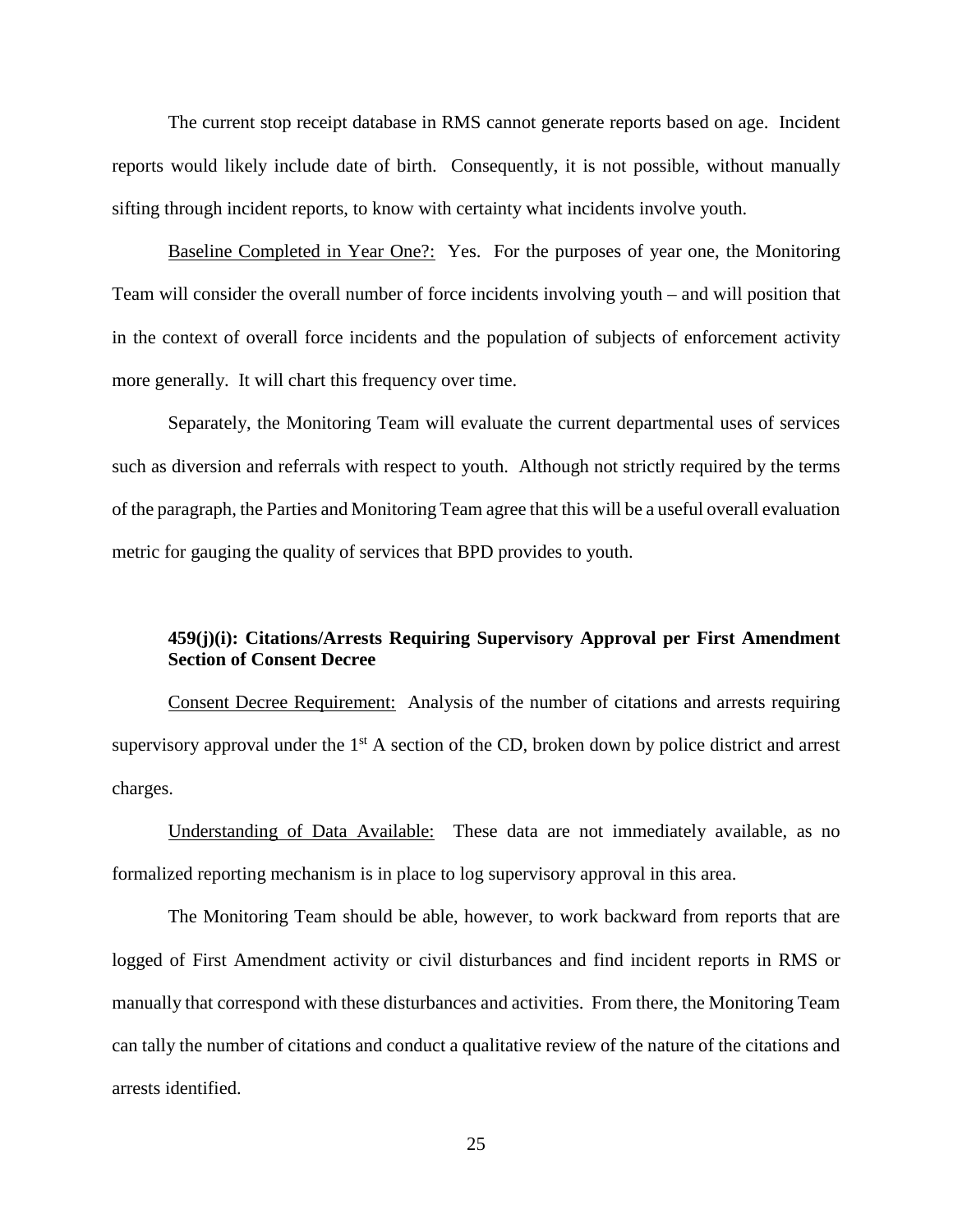Baseline Completed in Year One?: Yes.

Overview of Methodology: More details will be specified during the designated, forthcoming collaboration period.

## **459(j)(ii): Complaints Involving First Amendment Activity**

Consent Decree Requirement: Analysis of complaints in which a person claims to have not been permitted to observe, record or protest police activity, or was retaliated against for such conduct, and the disposition of such complaints.

Understanding of Data Available: The IAPro database features a First Amendment category called "impairing First Amendment rights," which BPD indicates has been in place as of April 7, 2017. Separately, there is a classification or category available called "recording device complaint." It is also possible that some officer performance implicating First Amendment activity may be classified as "conduct unbecoming." Consequently, the Monitoring Team will need to look at both (1) complaints categorized as one of the foregoing, and (2) across misconduct complaints to ensure that mis-classified complaints are included.

Baseline Completed in Year One?: Yes, as part of the general assessment of misconduct complaints.

Overview of Methodology: See Section I for a general overview of the process that the Monitoring Team will use to conduct a review of investigations of complaints generally.

#### **459(k)(i): Sexual Assault Reports**

Consent Decree Requirement: Annual review of number of sexual assault reports made to BPD.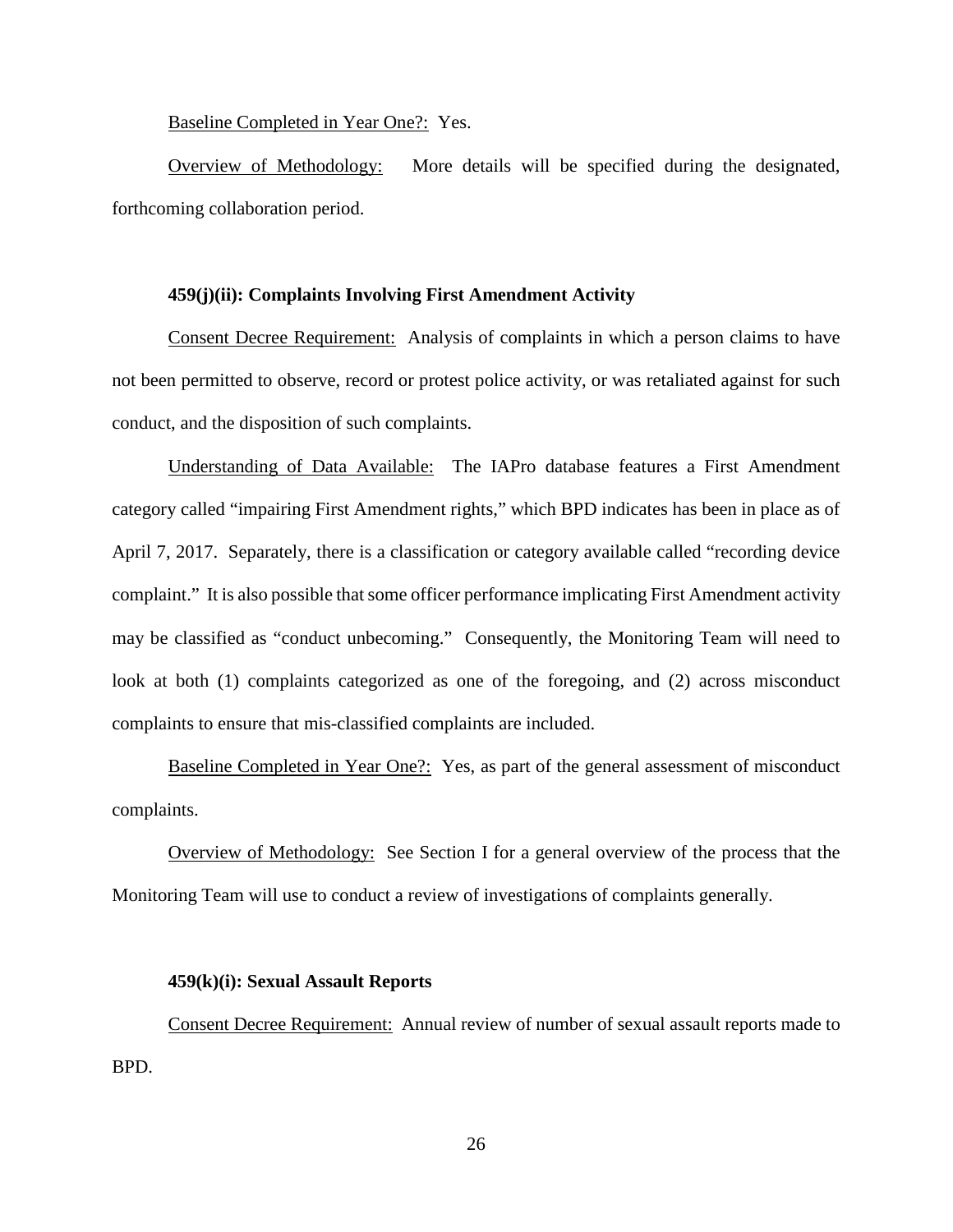Understanding of Data Available: Weekly year-to-date reports on sexual assault reports are available in Lotus notes. Since these are Part I crimes, they also should be available from RMS.

Baseline Completed in Year One?: Yes.

Overview of Methodology: The Monitoring Team will track the number of reports made to BPD on an annual basis.

## **459(k)(ii): Victim Participation Rate in Sexual Assault Investigations**

Consent Decree Requirement: Annual review of rate of victim participation in BPD sex assault investigations.

Understanding of Data Available: Weekly year-to-date reports on sexual assault reports are available in Lotus notes.

Baseline Completed in Year One?: Yes.

Overview of Methodology: The Monitoring Team will conduct a qualitative review of the information contained within Lotus Notes regarding sexual assaults. It will determine based on this review, and any and all accompanying file materials, the rate of victim participation in the investigations.

## **459(k)(iii): Sexual Assault Case Clearance Rate**

Consent Decree Requirement: Annual review of clearance rate in sexual assault cases.

Understanding of Data Available: Information is logged in RMS. A case management system, initially logs this information before being transferred to RMS.

Baseline Completed in Year One?: Yes.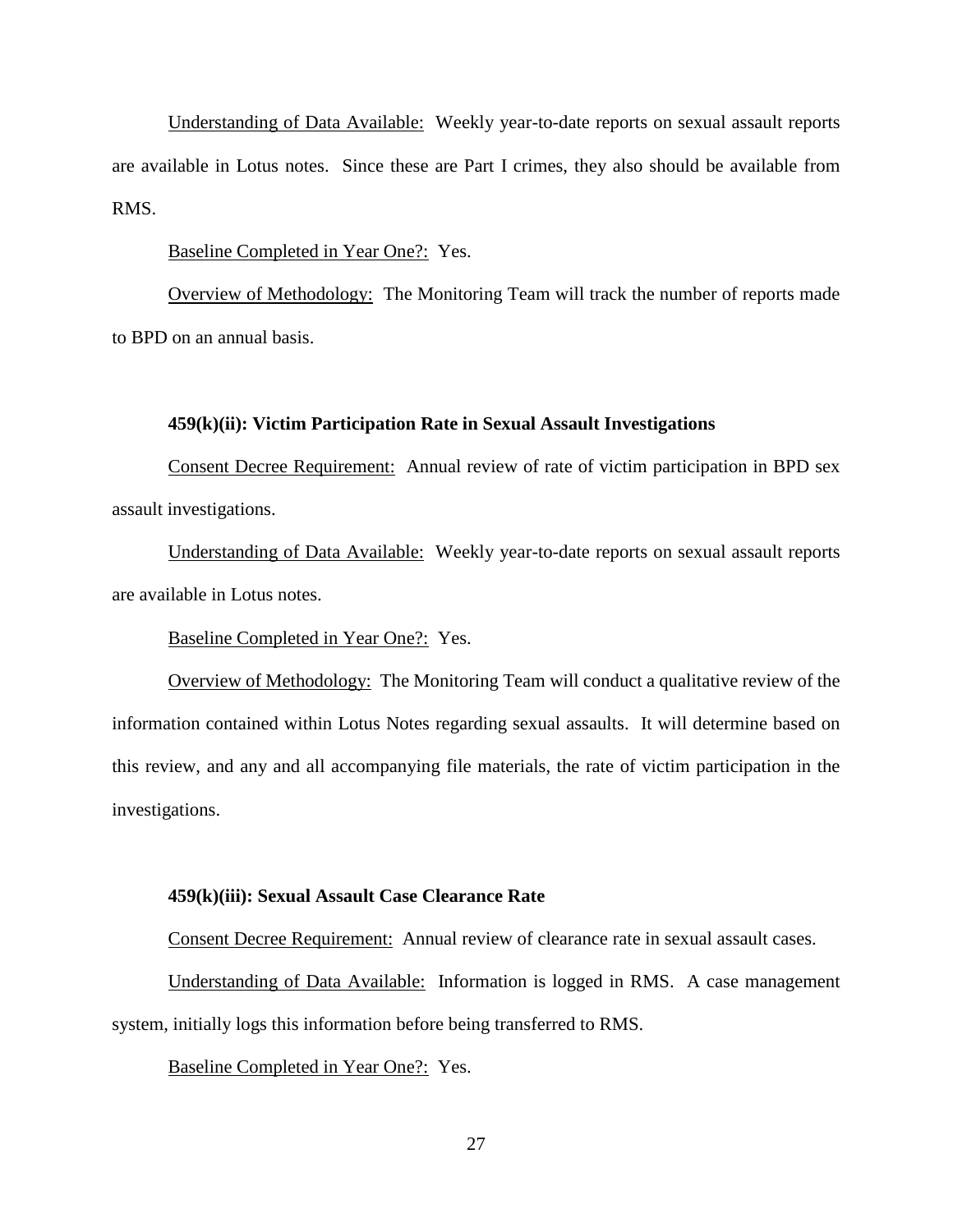Overview of Methodology: The Team will use RMS records of the number of sexual assaults occurring in a calendar year, and the number of those cases that were cleared by arrest.

## **459(k)(iv): Sex Assault Case Declination**

Consent Decree Requirement: Annual review of rate of declination of sex assault cases referred to BCSAO for prosecution.

Understanding of Data Available: The Monitoring Team and DOJ are in discussions with the State's Attorney's Office to secure this information.

## Baseline Completed in Year One?: No.

Overview of Methodology: Until more is known about data, estimates of how to proceed are not feasible. From the perspective of BPD RMS, "clearance by exception, " which includes the State's Attorney's Office declining to prosecute, can happen for any number of reasons that are outside the control of the department. RMS is unable to determine the different types of reasons that might result in an exceptional clearance.

## **459(l)(i): Training Completion**

Consent Decree Requirement: Annual review of rates of completion of approved training and performance assessments of evaluative aspects of ongoing in-service training for current BPD officers.

Understanding of Data Available: Class instructors maintain Excel spreadsheets, for the last 18 months, that document what officers attended what training. Separately, IST tests given to officers that evaluate various training components are in the PowerDMS platform, although initial discussions did not make clear if PowerDMS houses the documents themselves, individual officer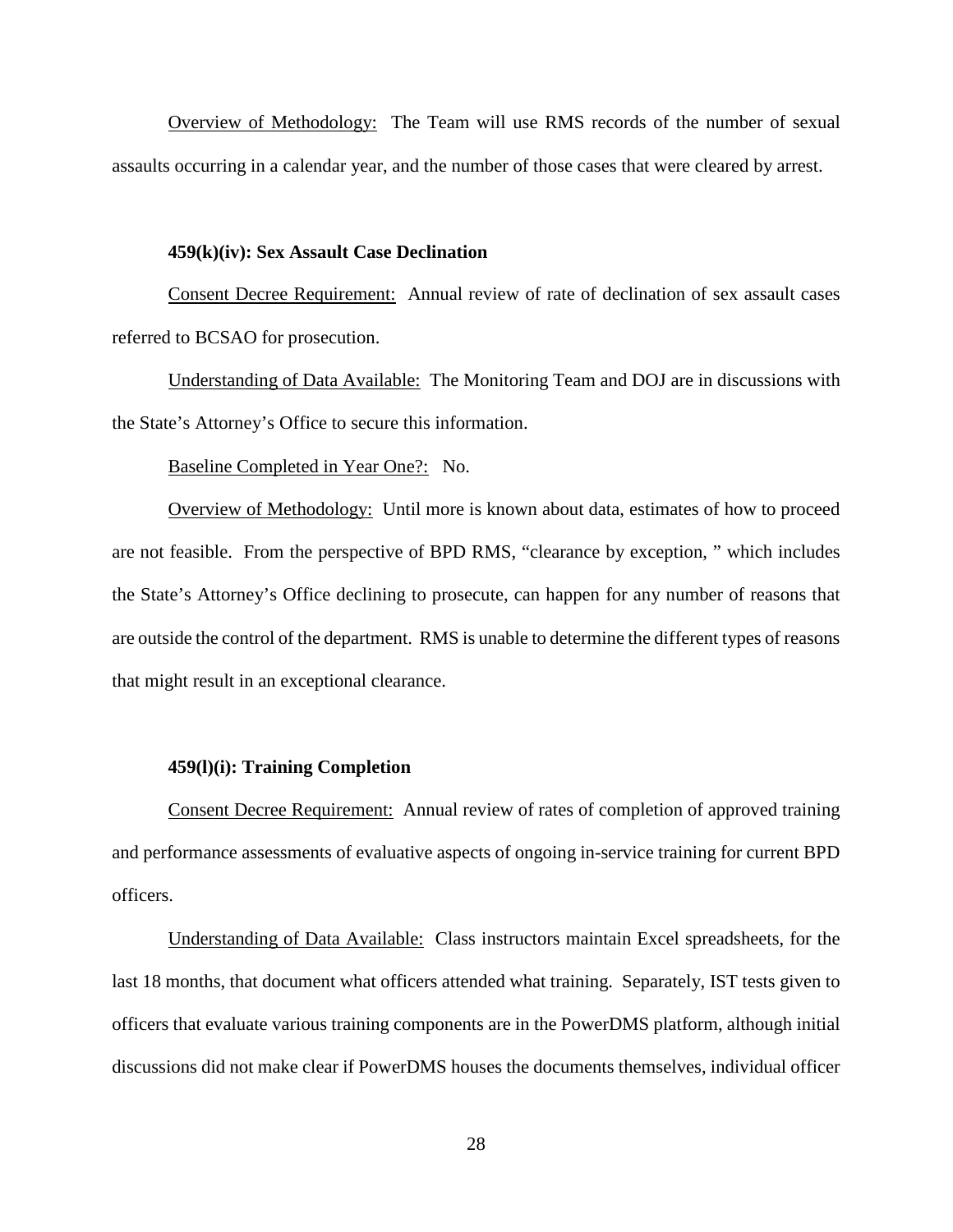test results or performance, both, or something else. Going forward, it is likely that BPD will want to adopt a comprehensive learning management platform that will track, in one place, what officers have completed what training over time.

Baseline Completed in Year One?: Yes, for rate of completion of training/performance assessments. The Monitoring Team will compile the various Excel spreadsheets available and compare the logged officer completion of training against overall training requirements for officer types during the relevant time period.

Overview of Methodology: It is not possible to say more about the appropriate methodology until more is known about these data sources.

## **459(l)(ii): Adequacy of Training (In-Service)**

Consent Decree Requirement: Annual review of qualitative measurements of the adequacy of training, including assessments by officers, feedback from instructors, and evaluations by civilian reviewers.

Understanding of Data Available: Beginning January 1, 2018, surveys to officers that address training are given in Microsoft Word and are compiled in Excel. IST tests can be found in PowerDMS (though it is unclear as to whether it is just the test themselves, officer performance on the tests, both, or something else). FTO evaluation forms are maintained in Word.

Baseline Completed in Year One?: Yes. The Monitoring Team will qualitatively review current BPD training that touches on Consent Decree topics. That will serve as a point of comparison to future training on Consent Decree topics.

29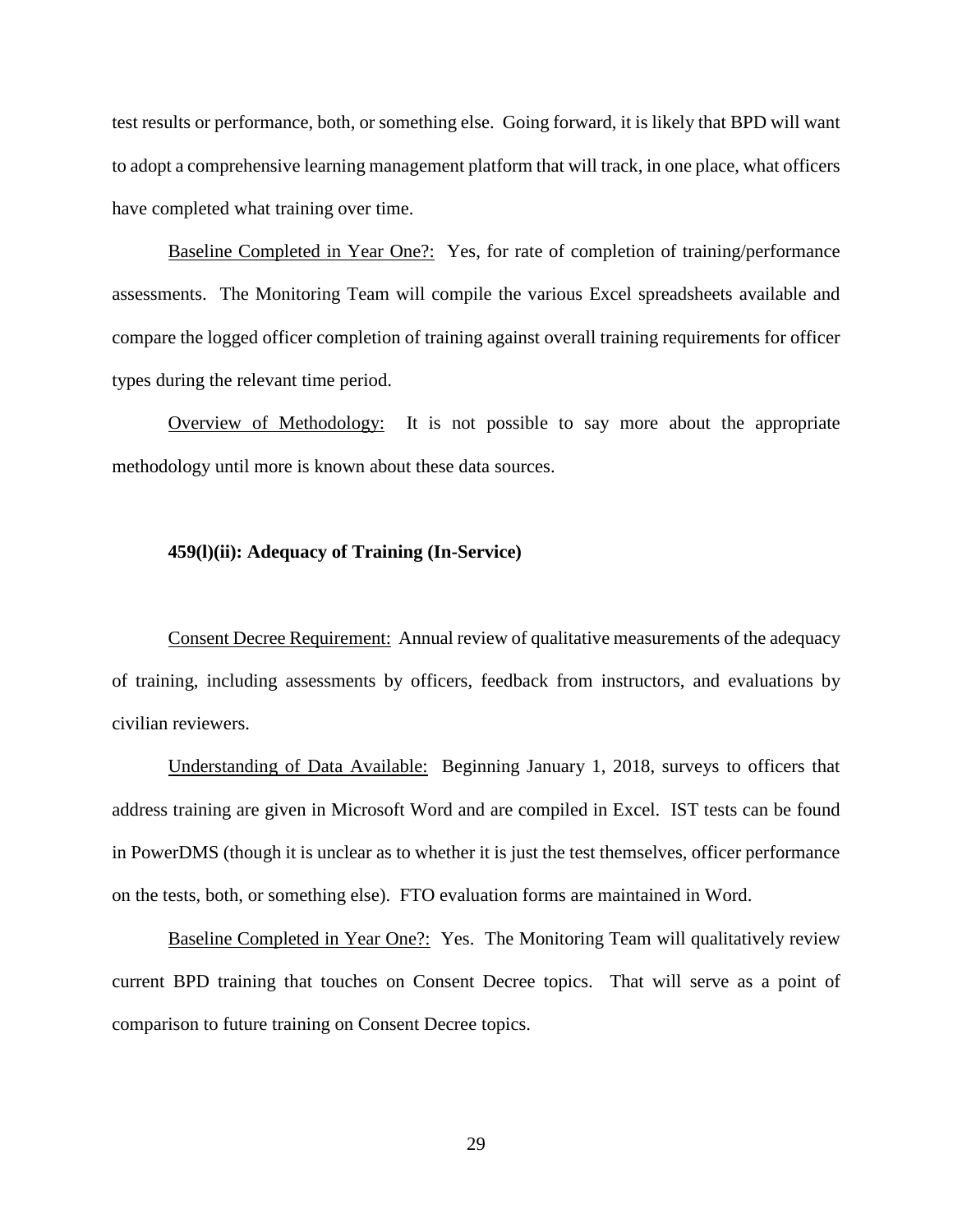## **459(l)(iii): FTO Program**

Consent Decree Requirement: Annual review of qualitative and quantitative assessments of the FTO program, including the availability of sufficient numbers of eligible FTOs and officer complaints filed against FTOs.

Understanding of Data Available: Annual BPD FTO evaluation forms are maintained in Microsoft Word. However, these surveys are long-form narratives, making the harvesting of any aggregateable data challenging. Information on the number of officers who might be eligible to serve as FTOs is also available. General performance information on officers (such as use of force, public complaints, misconduct investigations, and the like) is captured in IAPro and/or other systems, as outlined in other sections of this memorandum.

Baseline Completed in Year One?: Yes. For baseline purposes, the Monitoring Team will determine the number of BPD officers who are eligible currently to serve as FTOs – to see if more officers become eligible, by virtue of strong performance records, to participate over time. As progress is made, the Monitoring Team will conduct qualitative assessments when the monitoring plan focuses more intensively on the Field Training Officer program.

The Monitoring Team will also identify relevant cohorts of newly-minted officers and report on their aggregate, post-FTO work performance along the dimensions of use of force, complaints, misconduct investigations, and other indicators. It will use a statistical process to control for things like differences in district or assignment activity levels. The Monitoring Team understands that cohorts of new officers can be identified by badge number sequence. This process will help to establish whether the FTO program is making an impact in driving different and better real-world performance over time.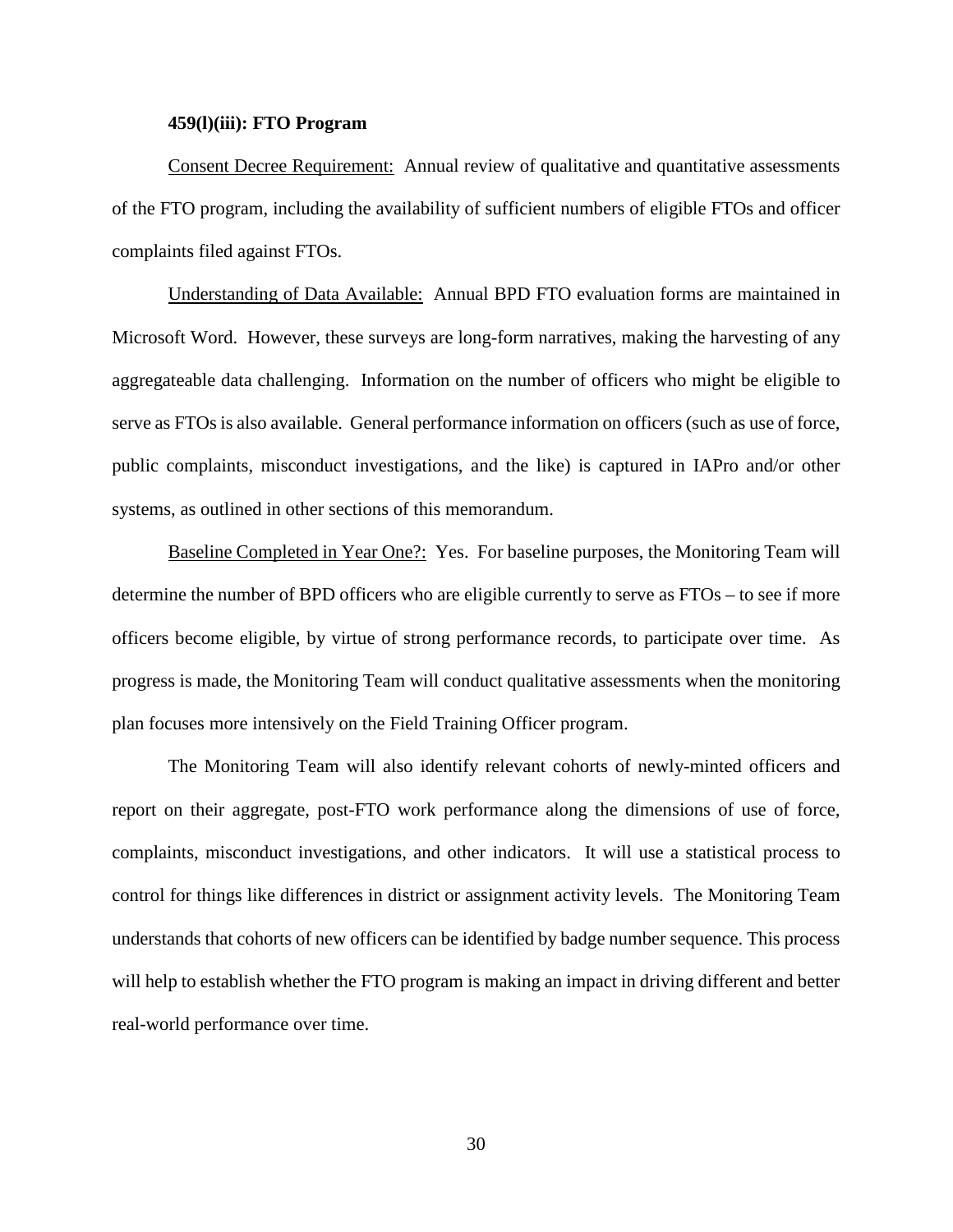## **459(l)(iv): Training Deficiencies**

Consent Decree Requirement: Annual review of the frequency that training deficiencies are identified through investigations, internal reviews, complaints, disciplinary proceedings, civilian oversight, and other mechanisms.

Understanding of Data Available: BPD indicates that, if training deficiencies are identified and reported, they are reported through BlueTeam. The Monitoring Team will want to follow up to understand specifically how this occurs (e.g., Is there a module within IAPro for training deficiencies? If not and deficiencies are identified in other modules or incidents, how can these be identified (both within the Department and by the Monitoring Team for assessment purposes) without a manual review)?

Baseline Completed in Year One?: No. It does not appear that there is a systematic way within BPD of identifying, reporting, and logging training deficiencies. Establishing a baseline would require reviewing a statistically significant number of nearly all other reports, investigations, and administrative files generated, which is not feasible.

### **459(m): EIS**

Consent Decree Requirement: Annual review of number of supervisory interventions initiated through the EIS, and on a sampling basis a qualitative analysis of the quality of those interventions.

Understanding of Data Available: EIS, as it currently exists, is very different from EIS required by the Consent Decree ultimately. BPD indicates, however, that even as the process for identifying individuals who might potentially benefit from earl intervention changes, the number

31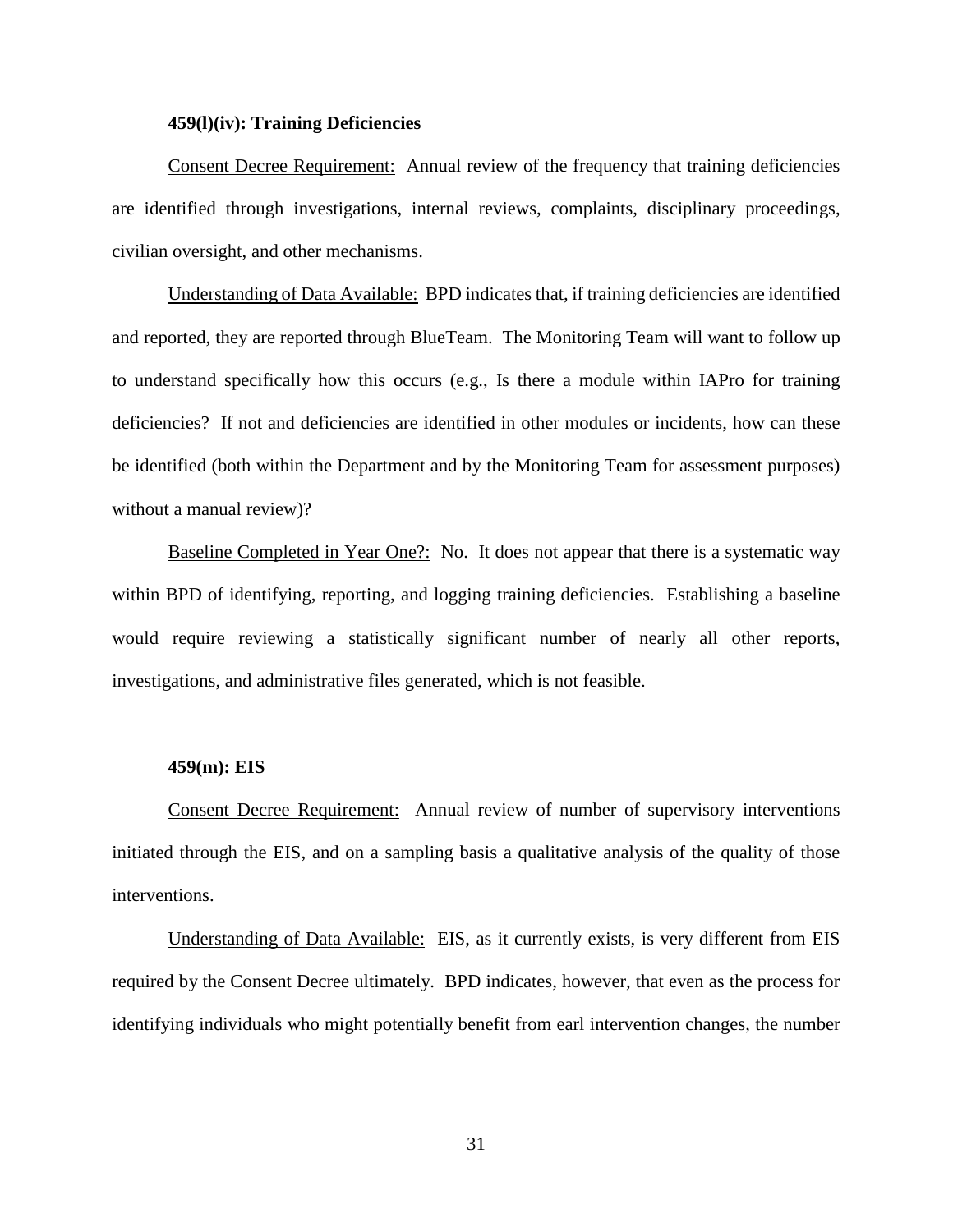and quality of those interventions is strong. The department currently retains information about what interventions are initiated through EIS and what those interventions entail.

Baseline Completed in Year One?: Yes.

Overview of Methodology: The Monitoring Team will construct and complete a qualitative review of EIS interventions. The Parties and Monitoring Team will also explore evaluating the rate at which officers involved in EIS commit another offense or come to the Department's attention again for problematic performance.

## **459(n): OPR & CRB Reports**

Consent Decree Requirement: Annual review of the separate OPR and CRB quarterly public reports and underlying data as necessary, examining data on complaints, misconduct allegations, misconduct investigations, and discipline.

Understanding of Data Available: The City will provide these reports as they are completed. A Weekly Commissioner's Report contains similar information. These reports are based on various OPR, CRB, and BPD data systems.

Baseline Completed in Year One?: Yes.

Overview of Methodology: The Monitoring Team will aggregate and report on the overall data on complaints, misconduct allegations, misconduct investigations, and discipline.

## **III. SUMMARY OF PROJECTED TIMELINES**

The following is a projected timeline for completion of all contemplated Outcome Assessments and Compliance Reviews, which includes various internal working milestones to which the Parties have preliminary agreed. Importantly, this chart contains those areas where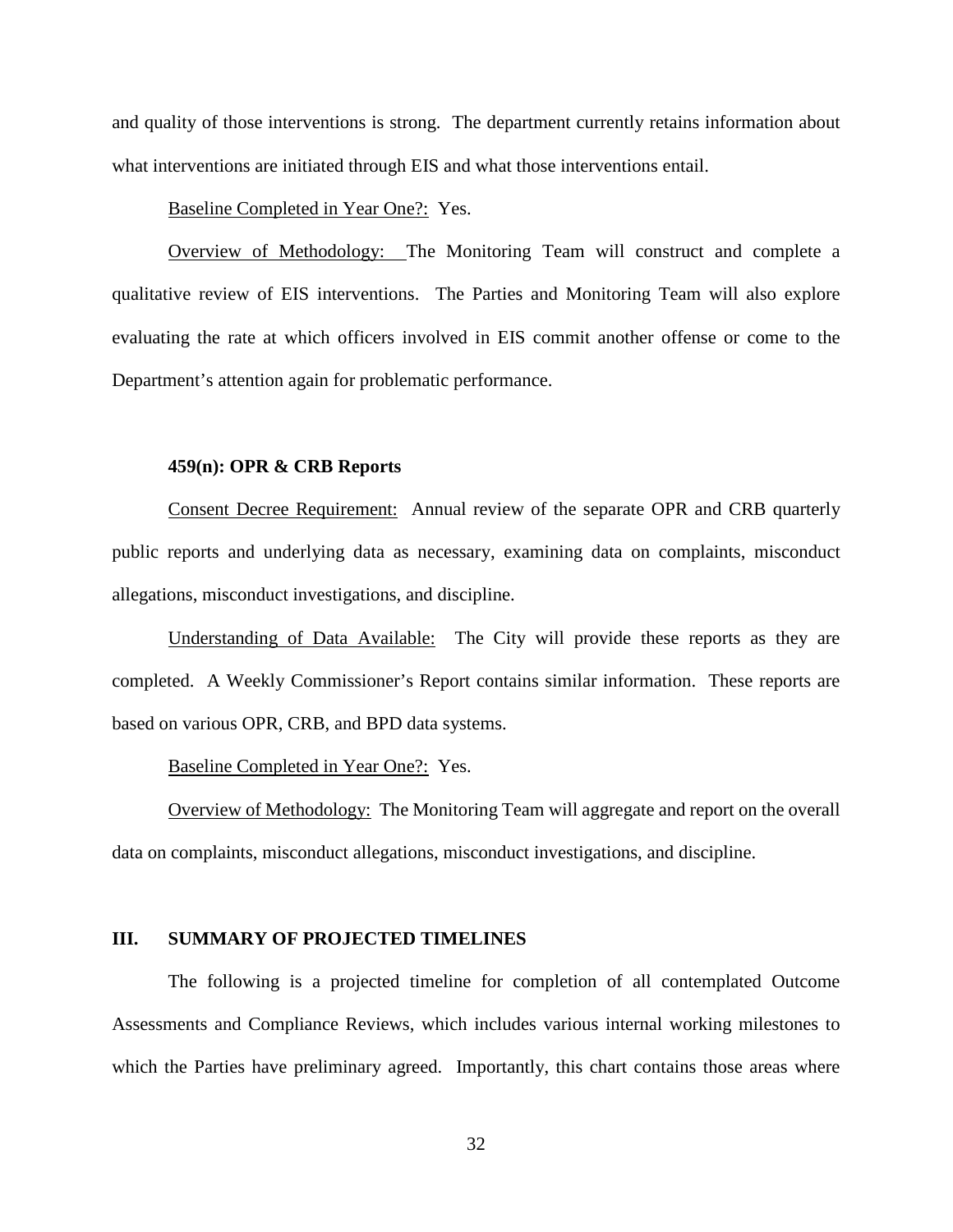initial conversations have led the Monitoring Team, and the Parties, to conclude that conducting an outcome assessments is feasible given the state of available information or data and in light of the various substantive requirements of the Decree and First-Year Monitoring Plan. As noted in Section I, the projected timetable below attempts to provide concrete markers to ensure progress on the assessments while also ensuring that the process has the flexibility to accommodate new information, unforeseen challenges with data or records, and the various complexities inherent in establishing assessment protocols in critical areas and on which the Court and public will in part rely to gauge BPD's overall progress across time.

|                                           | Methodology | Methodology | Assessment | Assessment | Draft     | Parties  | Findings  |
|-------------------------------------------|-------------|-------------|------------|------------|-----------|----------|-----------|
|                                           | Proposed by | Finalized   | Started    | Concluded  | Findings  | Comment  | Complete  |
|                                           | Monitoring  |             |            |            | to        | on Draft |           |
|                                           | Team        |             |            |            | Parties   | Findings |           |
| <b>GENERAL COMPLIANCE REVIEWS</b>         |             |             |            |            |           |          |           |
| Use of Force                              | $12-Sep$    | $12-Nov$    | $13-Nov$   | $13$ -Feb  | 30-Mar    | $15-Apr$ | 30-Apr    |
| Stops, Searches, and Arrests              | 31-Oct      | 20-Dec      | 21-Dec     | 28-Feb     | $01-Apr$  | $15-Apr$ | 30-Apr    |
| Misconduct Investigations                 | $20-Aug$    | $19-Oct$    | $22$ -Oct  | $31-Jan$   | $15$ -Feb | $01-Mar$ | 15-Mar    |
| <b>Sexual Assault</b>                     | $20-Aug$    | 19-Oct      | $22$ -Oct  | 18-Dec     | $31-Ian$  | 21-Feb   | 05-Mar    |
| <b>OUTCOME ASSESSMENTS</b>                |             |             |            |            |           |          |           |
| 459(b): Calls for Service                 | $23$ -Aug   | $24$ -Oct   | $27-Oct$   | $30-Nov$   | $9-Ian$   | 31-Jan   | $15$ -Feb |
| 459(c)(ii): OPR/CRB Unlawful              | $20-Aug$    | $19-Oct$    | $22$ -Oct  | $31-Jan$   | 15-Feb    | $01-Mar$ | 15-Mar    |
| <b>Arrest Complaints</b>                  |             |             |            |            |           |          |           |
| 459(d)(i): Use of Force Incidents         | $12-Sep$    | $12-Nov$    | $13-Nov$   | 13-Feb     | 30-Mar    | $15-Apr$ | 30-Apr    |
| Use<br>of<br>$459(d)(ii)$ :<br>Force      | $20-Aug$    | $19-Oct$    | $22$ -Oct  | $31-Jan$   | $15$ -Feb | 01-Mar   | 15-Mar    |
| Complaints                                |             |             |            |            |           |          |           |
| 459(i): Youth Interactions                | $15-Nov$    | $15-Ian$    | $16$ -Jan  | 10-Mar     | 30-Mar    | 30-Apr   | $14$ -May |
| $459(i)(i)$ :<br><b>Citations/Arrests</b> | $28-Sep$    | $26$ -Nov   | 05-Dec     | 11-Feb     | 11-Mar    | 29-Mar   | $12-Apr$  |
| Requiring Supervisory Approval            |             |             |            |            |           |          |           |
| (1A)                                      |             |             |            |            |           |          |           |
| 459(j)(ii): Complaints Involving          | $20-Aug$    | $19-Oct$    | $22$ -Oct  | $31-Jan$   | $15$ -Feb | $01-Mar$ | 15-Mar    |
| 1A Activity                               |             |             |            |            |           |          |           |
| Sexual<br>$459(k)(i)$ :<br>Assault        | $20-Aug$    | $19-Oct$    | $22$ -Oct  | 18-Dec     | $31-Ian$  | 21-Feb   | 05-Mar    |
| Reports                                   |             |             |            |            |           |          |           |
| Sexual<br>$459(k)(ii)$ :<br>Assault       | $20-Aug$    | $19-Oct$    | $22$ -Oct  | 18-Dec     | $31-Ian$  | 21-Feb   | 05-Mar    |
| Investigation<br>Victim                   |             |             |            |            |           |          |           |
| Participation                             |             |             |            |            |           |          |           |
| Sexual<br>Assault<br>$459(k)(iii)$ :      | $20-Aug$    | $19-Oct$    | 22-Oct     | 18-Dec     | 31-Jan    | 21-Feb   | 05-Mar    |
| <b>Investigation Clearance Rate</b>       |             |             |            |            |           |          |           |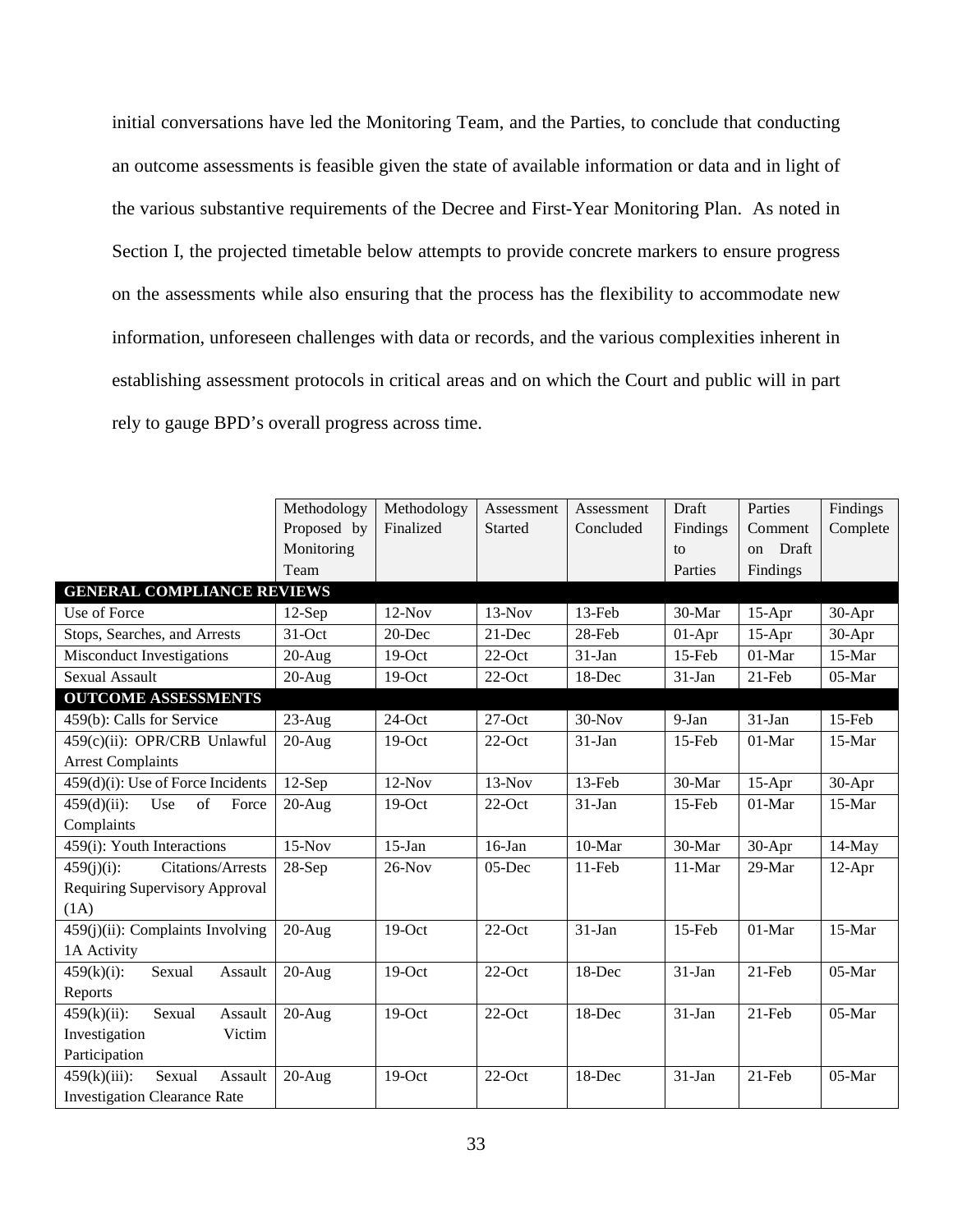|                                   | Methodology | Methodology | Assessment | Assessment | Draft     | Parties           | Findings  |
|-----------------------------------|-------------|-------------|------------|------------|-----------|-------------------|-----------|
|                                   | Proposed by | Finalized   | Started    | Concluded  | Findings  | Comment           | Complete  |
|                                   | Monitoring  |             |            |            | to        | Draft<br>$\alpha$ |           |
|                                   | Team        |             |            |            | Parties   | Findings          |           |
| $459(1)(i)$ : Training Completion | $28-Sep$    | $26-Nov$    | $05$ -Dec  | $11$ -Feb  | $11-Apr$  | $29-Apr$          | $12$ -May |
| 459(1)(ii): Training Adequacy     | $28-Sep$    | $26-Nov$    | $05$ -Dec  | $11$ -Feb  | $11-Apr$  | $29-Apr$          | $12$ -May |
| 459(1)(iii): FTO Program          | $28-Sep$    | $26-Nov$    | $05$ -Dec  | $11$ -Feb  | $11-Apr$  | $29-Apr$          | $12$ -May |
| $459(m)$ : EIS                    | $01$ -Oct   | $28-Nov$    | $31-Nov$   | $30$ -Jan  | $28$ -Feb | $14-Mar$          | $15-Apr$  |
| 459(n): OPR $&$ CRB Reports       | $23-Sep$    | $13-Nov$    | $20$ -Nov  | $22$ -Dec  | $26$ -Jan | $10$ -Feb         | $31$ -Feb |

The Monitoring Team will work with the Parties to determine how the ultimate results and findings of the assessments are communicated to the Court and to the public. Depending on the subject matter area, this may take the form of a standalone report filed with the Court or, alternatively, summarized as part of another reporting obligation. This may be determined in consultation with the Parties during the report review time periods specified above.

Respectfully submitted,

 $\angle$ s/

Kenneth Thompson, Monitor Seth Rosenthal, Deputy Monitor VENABLE LLP 750 E. Pratt Street Baltimore, MD 21202 [Ken.thompson@bpdmonitor.com](mailto:Ken.thompson@bpdmonitor.com) [Seth.Rosenthal@bpdmonitor.com](mailto:Seth.Rosenthal@bpdmonitor.com) (410) 244-7400